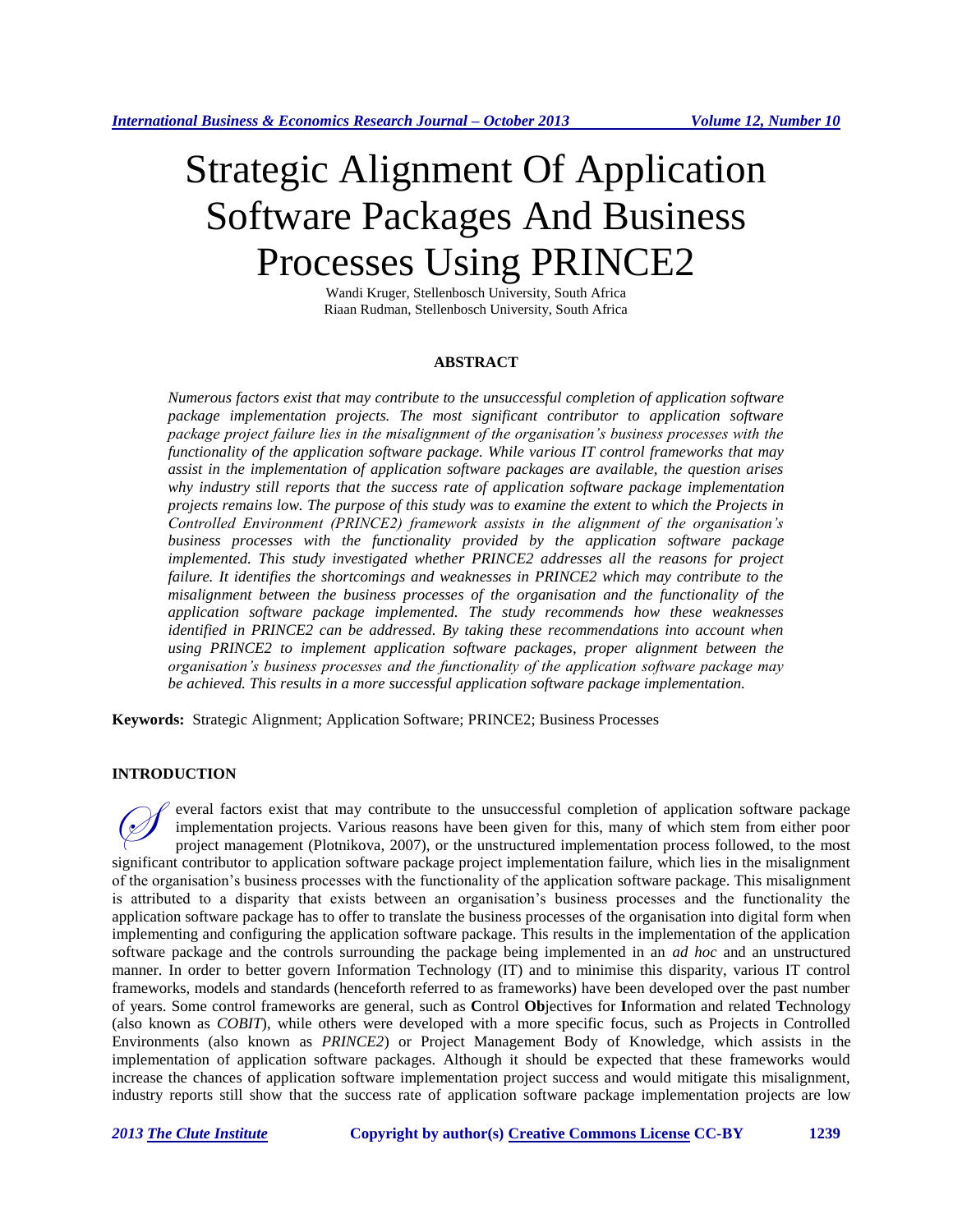(Winter, 2006). A reason for this might be that, although literature that outlines frameworks in general and the implementation of application software package projects is available, they tend to be theoretical in nature. Moreover, previous literature also does not address the complex challenges faced when using a framework such as *PRINCE2* to assist in the strategic alignment of business processes of the organisation with the functionality of the application software package. A study by the Queensland University of Technology (2010) did, however, evaluate *PRINCE2*'s ability to create value in project management.

They argued that if *PRINCE2* can assist to create value and value is created when strategies pay off, then by default strategic alignment should have taken place. They recommended that their study should be extended to explicitly assess the impact of the strategic alignment of *PRINCE2* in an organisation. Therefore, the need existed to investigate the extent to which project management frameworks that assist management to align business processes with the functionality of the application software package exist. McManus and Wood-Harper (2007), on the other hand, argued that although such frameworks may help the stakeholders involved in the project to better organise and deliver application software package projects, stakeholders tend to rely too much on the frameworks. Taylor (2000) supported this view, arguing that application software implementation projects fail because no two IT projects are alike and therefore no single project management framework will be applicable to all projects, nor will all processes be applicable. He argued that each framework has deficiencies and facets that should be customised to a particular project. This study was conducted to address these shortcomings in the application of *PRINCE2*. It is one of the first empirical studies into the impact of *PRINCE2* on the performance of a project and its ability to assist in alignment.

# **RESEARCH OBJECTIVE AND MOTIVATION**

Several organisations are of the view that the low success rate of application software implementation projects can be addressed by placing total reliance on project management IT control frameworks. The belief is that total reliance will result in proper alignment between business processes of the organisation with the functionality of the application software package (McManus & Wood-Harper, 2007). In spite of the fact that these frameworks are available to assist with the implementation of application software packages, projects still have a low success rate. This study proposed to examine the extent to which *PRINCE2* (a project management framework) assists in the strategic alignment of business processes with the functionality of the application software package. Where the framework does not address alignment properly, this study proposed to identify the shortcomings and weaknesses in the framework and to make recommendations on how these could be addressed.

The study focused on the implementation of generic accounting application software packages acquired from suppliers only. It was not intended to document the technical aspects regarding implementation of a particular application software package.

An organisation's success depends on how appropriate the application software package responsible for the day-to-day activities operates. Organisations that can harness the ability to properly align business processes and the application software package will be able to lower initial implementation costs, as well as capital expenditure, amongst other things. It will also ensure that the application software package delivers to the needs of the organisation. As a result, this study will be useful to business leaders, IT suppliers, IT and business decision-makers.

# **Organisational Structure**

The Literature Review section outlines the theoretical concepts underlying this study, followed by a discussion on the concept of alignment of business processes and an application software package. This is followed by an overview of the framework selected for the study, *PRINCE2*. The Research Design and Methodology section documents the methodology employed and the findings follow. The paper commences with a summarisation of the most frequently cited reasons for project failure identified from the literature reviewed. The reasons identified were mapped to the processes contained in *PRINCE2* in order to identify whether these reasons for project failure are adequately addressed should *PRINCE2* be used during an application software implementation project. Recommendations are made as to how the weaknesses in *PRINCE2* could be mitigated, thereby ensuring proper alignment of business processes with the functionality of the end product.

**1240 Copyright by author(s) [Creative Commons License](http://creativecommons.org/licenses/by/3.0/) CC-BY** *2013 [The Clute Institute](http://www.cluteinstitute.com/)*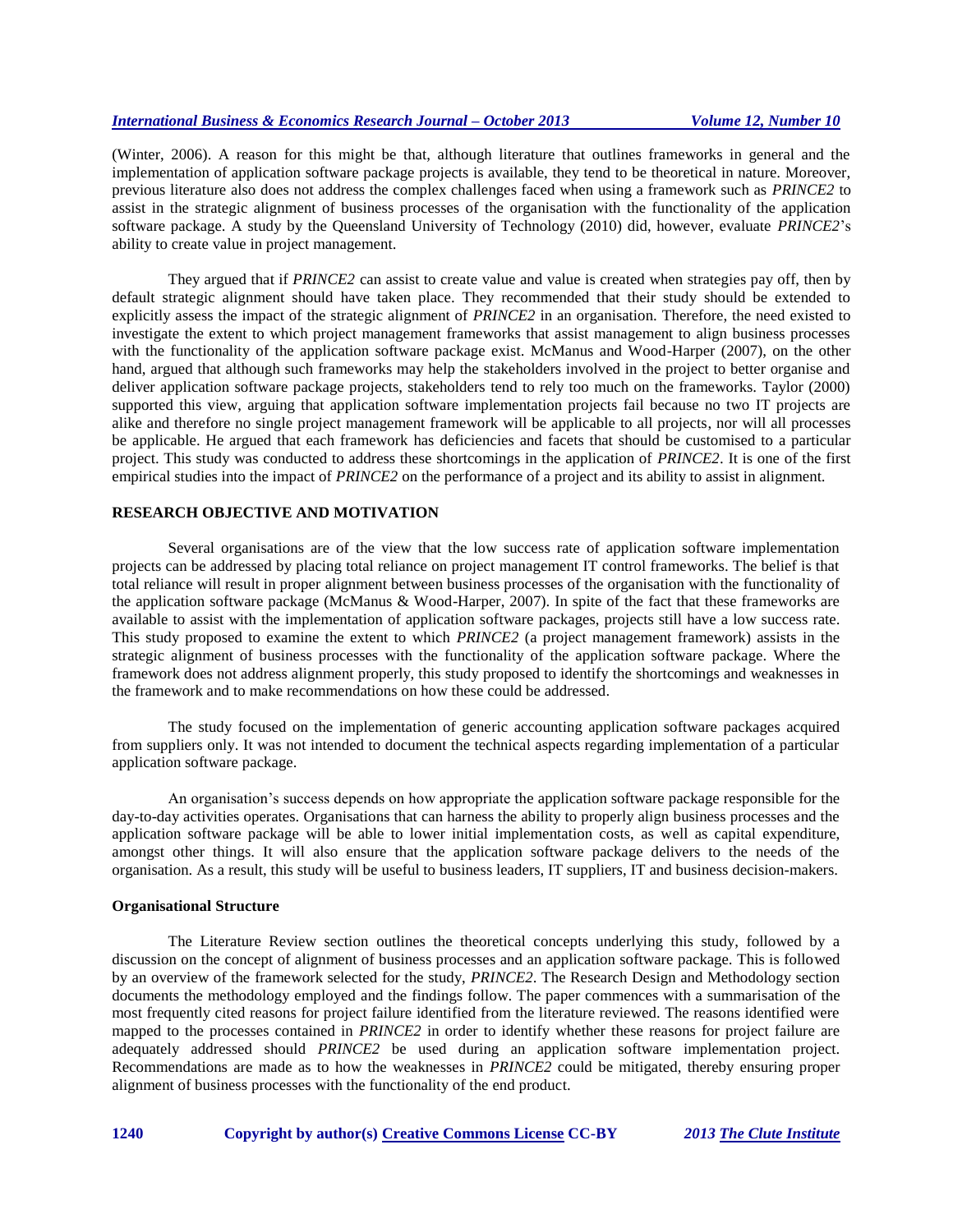# **LITERATURE REVIEW**

Various reasons have been given for project implementation failure, many of which stem from the unstructured implementation process followed, leading to the misalignment of the organisation's business processes with the functionality of the application software package.

#### **Main Causes of Project Failure**

Many argue that it is the sole responsibility of the project manager to constantly make trade-off decisions on schedule, quality, and budget limits of the IT project (Chen, Law & Yang, 2009). Leitao (as cited by Winter, 2006) agreed with Coley Consulting (2005) and stated that the three main IT project constraints; namely, time, cost and functionality, are interrelated. This interrelatedness resulted in projects not meeting the desired performance and late delivery or overruns on budget. Cerpa and Verner (2009) have expressed the view that a combination of business, technical and project management factors contribute to application software package project failure. Zand and Sorensen (1975), Taylor (2000), Umble, Haft and Umble (2003), Tillmann and Weinberger (2004), Ehie and Madsen (2005), McManus and Wood-Harper (2007), and Velcu (2010), *inter alia,* attributed project failure to the misalignment of organisational strategies with the application software package project strategies. Velcu (2010) argued that unless organisations use application software packages that support their business strategies, the organisations' risk of project failure is significantly increased. In order to achieve strategic alignment, a structured approach in the form of an IT control framework must be used. This will assist in ensuring that timing, costs and functionality are balanced.

The following sections outline the theoretical concepts underlying strategic alignment and *PRINCE2*. They also outline the necessity for using a framework.

#### **Concept of Strategic Alignment**

Various authors (Zand & Sorensen, 1975; Taylor, 2000; Umble *et al.,* 2003; Tillmann & Weinberger, 2004; Ehie & Madsen, 2005; McManus & Wood-Harper, 2007) are of the opinion that proper business process and IT alignment is the biggest contributor to an IT project's success. Luftman (2000:3) defined the strategic alignment of business and IT as *'Applying Information Technology (IT) in an appropriate and timely way in harmony with business strategies, goals and needs.'* Soh and Sia (2004:376) defined alignment with regard to application software packages as aligning the '*differences between structures embedded in the organisation (as reflected by its procedures, rules and norms) and those embedded in the package'*. There are two distinct elements in these definitions which are discussed below.

Strategic business and IT alignment started with the search for strategic information systems or application software packages for the organisation to assist in decision-making. This resulted in a resource-based theory capability (or functionality) approach to IT, which has become evident in recent years (Duhan, 2007). With this approach, the focus moved to the implementation of an application software package with an overall functionality affected throughout the organisation and not just the IT department (Peppard, Lambert & Edwards, 2000). Henderson and Venkatraman (1993) developed a model - *the Strategic Alignment Model for IT alignment* - where IT functionality affects all four areas: 1) business strategy, 2) IT strategy, 3) organisational infrastructure and processes, and 4) IT infrastructure and processes. Their concept of strategic alignment was based on two domains - the external domain refers to the business arena, while internal domain refers to how the IT infrastructure should be configured. Misalignment of business and IT occurs because of the dynamic and continually changing nature of business and IT environments and these domains (Hirschheim & Sabherwal, 2001). From the discussion above, two aspects need to be considered for alignment or misalignment to take place: 1) the business aspects and 2) IT aspects.

#### **Governance and Strategic Alignment**

Information Technology (IT) governance is a subset discipline of Corporate Governance that receives little exposure. Various definitions exist, with the underlying principle being to create a framework to direct, manage and control the use of IT by encouraging an ingrained pattern of worthwhile behaviour for administrators and users alike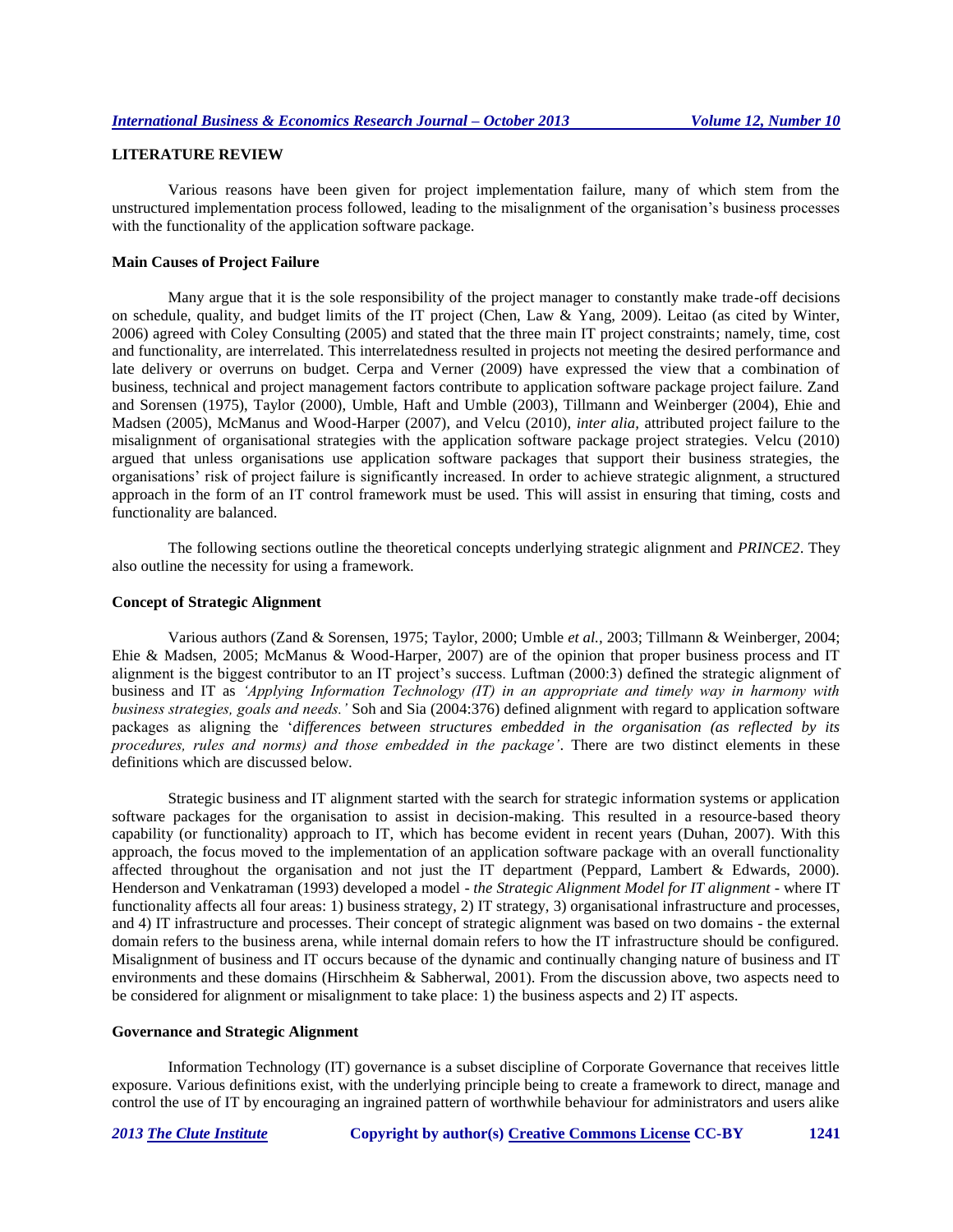with regard to acceptable practices that sustain and extend an organisation's strategies and objectives, while also mitigating IT-related risks. It focuses on the implementation of structures, processes and controls in an IT system (Weill & Ross, 2004).

IT professionals implement control techniques (the actual controls implemented to address the identified risks) to address business and control objectives. This results in a process or system. These control techniques depend on the context created by the environment and can be automated or manual - either preventative, detective or remedial in nature. However, implementing these control techniques on their own is merely *ad hoc*, if not linked to a proper control framework (that provides insight into managing the system, its controls and risk effectively) or model (that focuses on the design, implementation and maintenance controls). Control techniques are implemented by IT professionals, whereas senior management (responsible for ensuring sufficient and effective internal control systems) implements a control framework and models. During the implementation of IT, miscommunication between these parties inevitably occurs. This creates a problem as senior management does not understand the IT control techniques and technology, whereas IT specialists do not understand the control frameworks that need to be implemented (Rudman, 2008). This is referred to as the 'IT gap' and is depicted in Figure 1 (Rudman, 2008). It is this *ad hoc* implementation of controls and the gap in the frame of reference that create weaknesses in any system. Risks and weaknesses are not introduced into a system because there are no policies and procedures or because no controls are implemented, but rather because management and technical policies and procedures do not merge into one risk management unit. It is also argued that the gap exists due to business managers not understanding the technological environment in which the business operates or the extent to which IT can support the business to achieve the business objectives. This results in misalignment between IT and business elements, which needs to be understood (Chen, Kazman & Garg, 2004). A misalignment exists between the objectives of the IT department and the business executives' objectives for IT (Simkova & Basl, 2006). A business-IT alignment process must be implemented in order to overcome this gap between the two. To do this, many companies rely on frameworks. For a business to successfully achieve a business-IT alignment environment, it is important for an enterprise's strategic and business objectives to be translated into objectives for the IT department which, in turn, will form the basis of the IT strategy. When these IT objectives are in line with, and support, the business' objectives, the business-IT alignment process is achieved (Bleinstein, Cox, Verner & Phalp, 2005).



**Figure 1: IT Gap**

If alignment is achieved, it has the advantages that IT strategies become aligned with and are supportive of the strategic business objectives, which reduces the business- and IT-related risks whilst reliable real-time data improves decision making which will lead to better access to new market segments, satisfying new and existing customers' needs and maximising capital investment possibilities (IBM, 2006; Innotas, 2010). However, some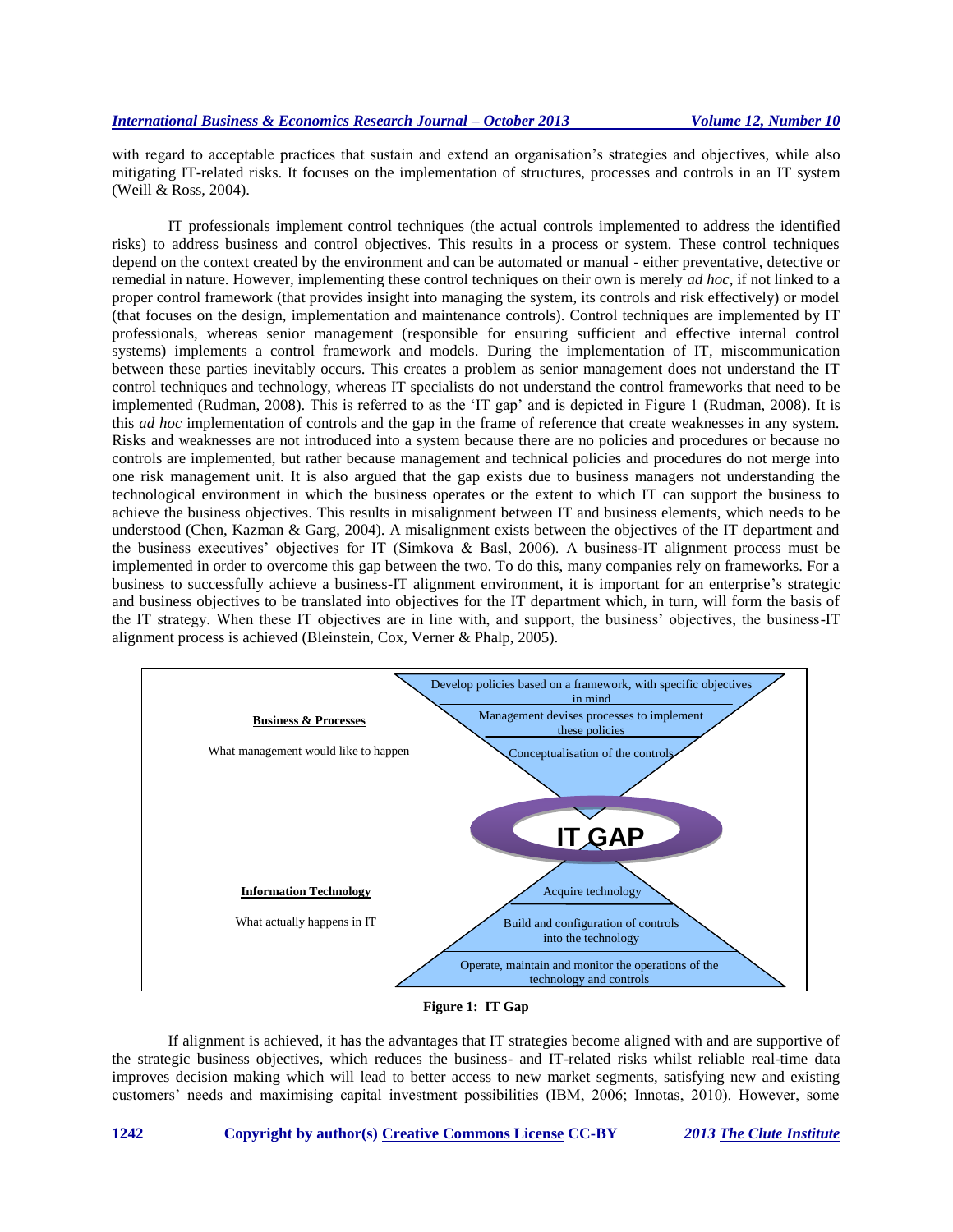businesses still do not comprehend the value and importance of the alignment process (Smit, 2009) and where no alignment, or misalignment, occurs - for example, because a framework is not used or is incorrectly used - it could result in an enterprise failing to meet its business goals and, consequently suffering financial losses, business interruptions, customer dissatisfaction, and distrust due to ineffective services and support rendered by the IT function (Bakari, Tarimo, Yngström, Magnusson & Kowalski, 2007). Incomplete and inadequate processing and reporting of information could occur due to ineffective and incomplete IT controls (Smit, 2009), whilst excessively high IT costs and overheads occur due to the ineffective use of IT resources (IBM, 2006). There is also a risk of possible increased legal action due to the breaching of relevant laws and regulations (Bakari *et al.,* 2007). It is therefore important that all processes, projects, *et cetera* be governed by means of an appropriate framework, correctly implemented.

# **DISCUSSION OF FRAMEWORK**

A good IT governance structure must be put in place to ensure that reliable controls are implemented and application software implementation projects are concluded successfully. Various IT control frameworks are available that focus on project implementation.

## **IT Control Frameworks**

IT control frameworks that focus on project management can be divided into two broad categories: 1) Generic frameworks, such as **Pr**ojects **IN C**ontrolled **E**nvironment (*PRINCE2*) - a project management framework that may be used in any project (OGC, 2009) - or a guide to the Project Management Body of Knowledge (PMBOK guide), which is a methodology that may be used only for IT projects (Project Management Institute, 2008) and 2) Product-specific methodologies, such as Microsoft Dynamics Sure Step, that can be used to implement Microsoft Dynamics products, or the SAP implementation guide which may be used for SAP products.

# *PRINCE2*

*PRINCE2* is aimed at assisting organisations to manage their projects. It was developed by the UK Office of Government Commerce (OGC) (2009)*,* based on a consolidation of experience from thousands of projects. *PRINCE2* provides a structured approach covering the wide variety of disciplines and activities required for effective project and resource management published in a single document - *Managing Successful Projects with PRINCE2*. The focus throughout *PRINCE2* is on the business case, which describes the rationale and business justification for the project. *PRINCE2* applies four key elements to each project:

- 1. **Seven Principles -** the guiding obligations and good practices which determine whether the project is being managed using *PRINCE2*
- 2. **Seven Processes -** steps in the project
- 3. **Seven Themes -** or aspects that must be addressed continually throughout the project
- 4. **Project Environment -** the need to tailor *PRINCE2* to a specific context

A project using *PRINCE2* is divided into a number of management stages and each management stage is driven by a sequence of seven processes, which can be broken down further into activities:

- 1. **Starting Up A Project** is designed to ensure that the prerequisites for initiating the project are in place. This includes the existence of a mandate that defines the justification for the project and the requirements.
- 2. **Directing A Project** is aimed at the managerial decision-makers (in the form of a project board). The project board manages by exception, monitors via reports, and controls through a number of decision points.
- 3. **Initiating A Project** is aimed at planning and costing the projects and reviewing the business case, as well as providing the baseline for decision-making. The key output defines the what, why, who, when and how of the project.
- 4. **Controlling A Stage** involves the activities undertaken by the project management to control work, react to events, and report.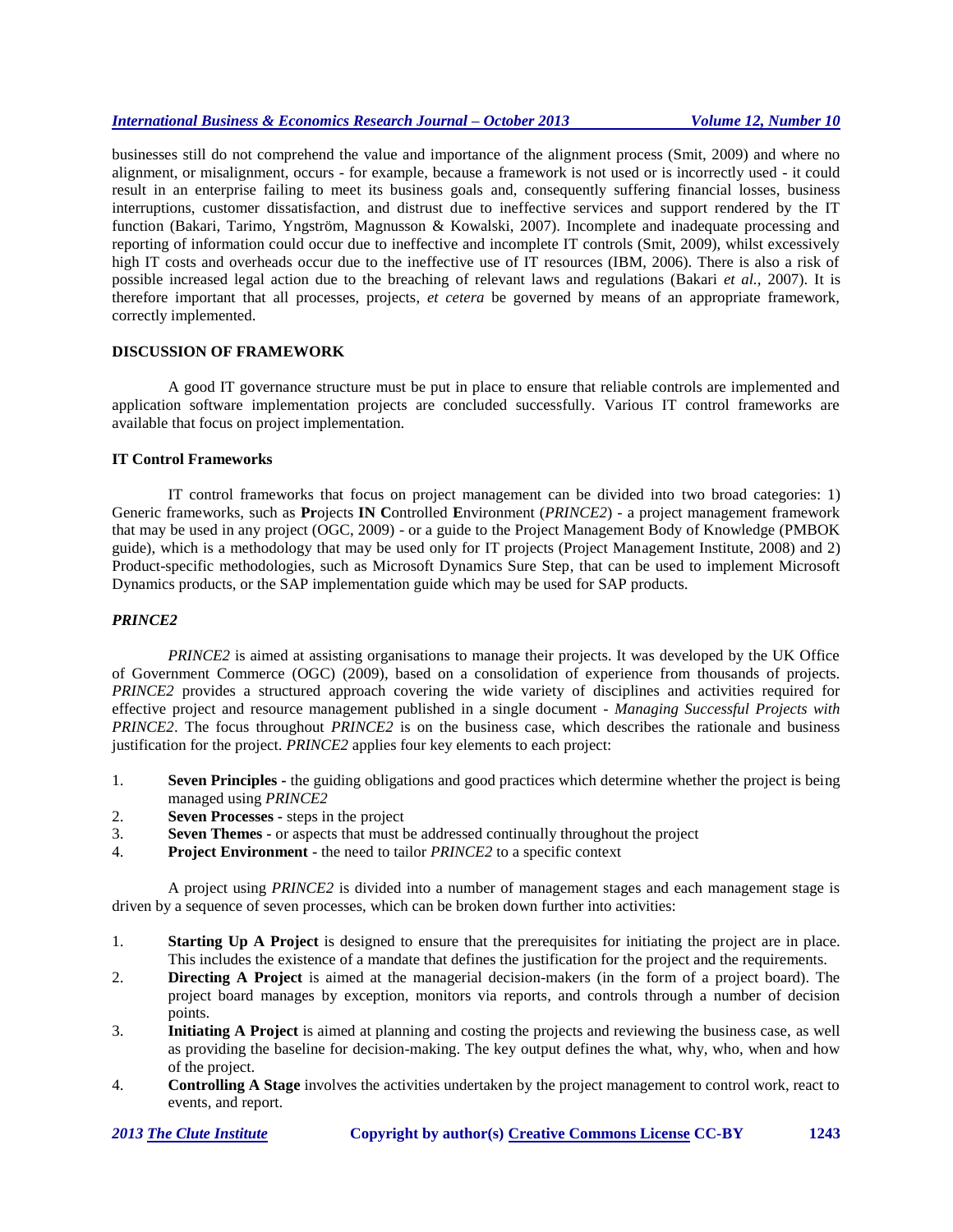- 5. **Managing Product Delivery** consists of those processes relating to the creation and delivery of products. This involves the specification and acceptance of packages, as well as team management activities in defining, delivering and accepting packages.
- 6. **Managing Stage Boundaries** produces the information on which decisions will be taken about whether to continue with the project or not, evaluate progress, and lessons learnt.
- 7. **Closing A Project** is the process required from the project manager's work to wrap up the project, either at its end or at a premature close (OGC, 2009).

## **Selection of a Framework**

*PRINCE2* was selected as an appropriate framework for this study because it is internationally recognised and adaptable to many industries and covers most areas of control. *PRINCE2* is generic: '*it can be applied to any project regardless of project scale, type, organisation, geography or culture*' (OGC, 2009:4) and can therefore also be used for the implementation of application software packages. It is scalable to meet organisations' requirements, depending on project complexity and risk. A flexible framework was selected for this study because the OGC (2009) argued that if *PRINCE2* is not tailored appropriately, it is unlikely that the project will succeed and meet the project requirements. They warn that the use of *PRINCE2* is more than just the adoption of processes and documents alone. It is the adoption of the seven principles (continued business justification, learn from experience, defined roles and responsibilities, manage by stages, manage by exception, focus on products, and tailor to suit the project environment). It is implied that it should cover all areas. The focus throughout *PRINCE2* is on the business case. This is important as this study focuses on the alignment or misalignment of business and IT when implementing application software packages.

It should be noted that the following topics fall outside the scope of *PRINCE2*:

- 1. *Specialist Aspects: PRINCE2* is generic and industry- or type-specific activities are excluded.
- 2. *Detailed Techniques:* The techniques that *PRINCE2* describes are only applicable to projects using the *PRINCE2* methodology.
- 3. *Leadership Capability:* Interpersonal skills (e.g. leadership skills and motivational skills) are excluded and give rise to deficiencies; therefore, the research question.

The OGC (2009) recommends that consideration should be given to the use of best practice guides to address these topics that fall outside of the scope of *PRINCE2*.

## **RESEARCH DESIGN AND METHODOLOGY**

#### **Overview**

This study examines the extent to which *PRINCE2* assists organisations to implement the Strategic Alignment Model and was conducted in four stages:

- 1. A literature review was performed in order to obtain an understanding of the underlying theoretical concepts and to identify the reasons for project failure. This literature review included popular press articles, working papers, academic research, peer reviewed journals, as well as documents published by the OGC. The *PRINCE2* framework was studied in detail and the processes summarised in the Literature Review section.
- 2. In order to identify reasons for project failure not addressed in *PRINCE2*, this list of reasons for project failure (identified in step 1) was mapped to:
	- a. the reasons listed by the OGC in the best practice guide, *Common Causes of Project Failure*, and
	- b. the processes and activities in the *PRINCE2* framework. In order to do this, the *PRINCE2* processes and activities were first analysed to determine whether the specific reason identified in literature for project failure could be mitigated or reduced by the use of the framework (Mapping the Reasons for IT Project Failure to Office of Government Commerce and *PRINCE2* section).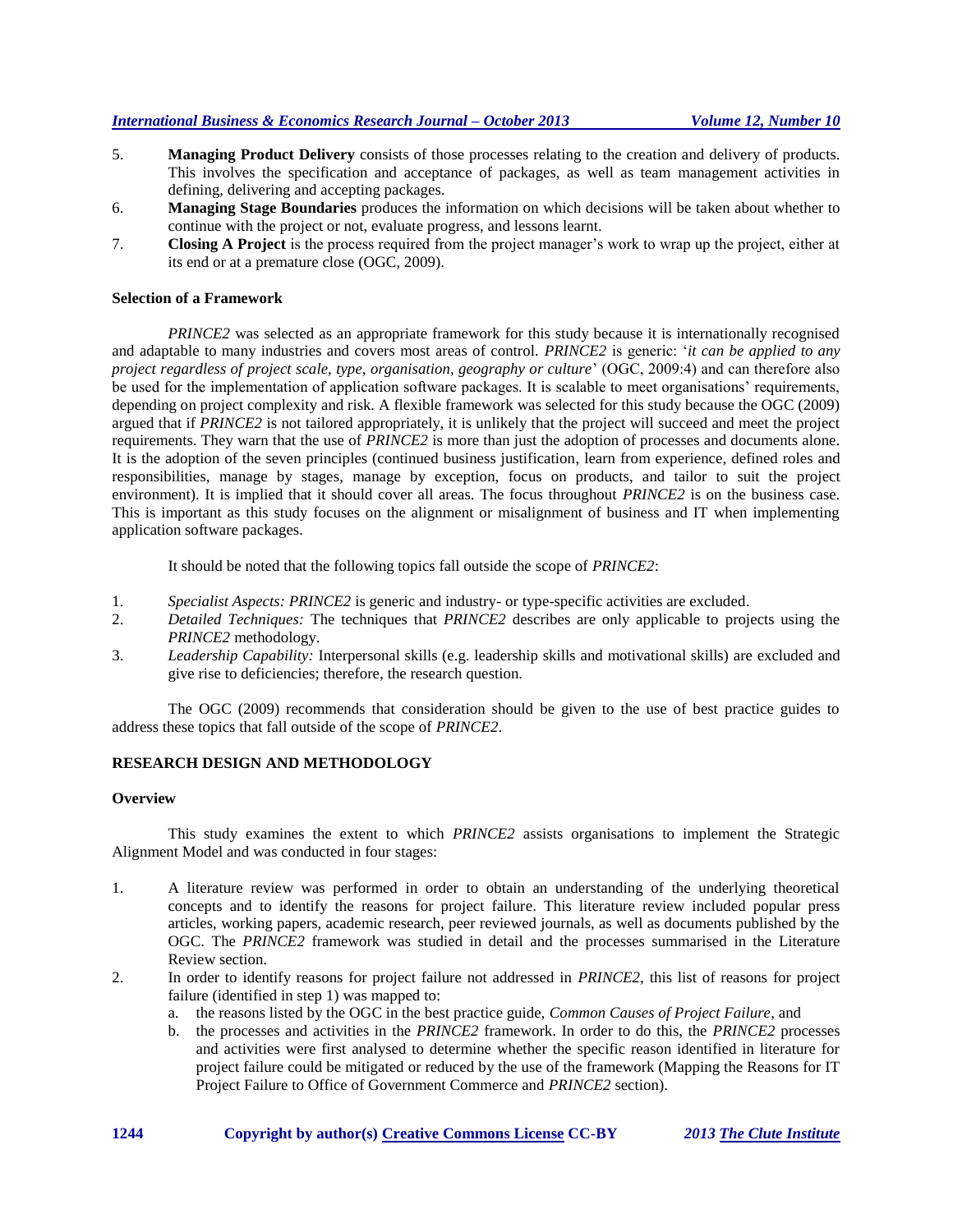- 3. The shortcomings and weaknesses identified in step 2 (that contribute to improper alignment of business processes with the functionality of the application software package) were grouped together into categories.
- 4. Recommendations were formulated for each of the shortcomings and weakness categories (identified in step 3) that contributed to the improper alignment of business processes with the functionality of the application software package. Recommendations were formulated by compiling a best practice guide from all literature reviewed for this study.

The next two sections provide more detail to the process presented above.

#### **Literature Review**

A literature review was performed in order to obtain an understanding of the concept and to help identify the reasons for project failure. This review also included documents published by the OGC. The *PRINCE2* framework was studied and summarised.

Webster and Watson (2002:xiii) argued that an effective review of prior, relevant literature creates a firm foundation for advancing knowledge. They add, '*it facilitates theory development, closes areas where a plethora of research exists, and uncovers areas where research is needed*'. Okoli and Schabram (2010:1) argue that the review of prior literature '*creates a solid starting point for all other members of the academic community interested in a particular topic*'. Fink's definition (as cited by Okoli & Schabram, 2010) of a rigorous stand-alone literature review suggests following a systematic methodological approach, being explicit in explaining the procedures by which it was conducted, and being comprehensive in its scope by including all relevant items.

The historical analysis conducted in this study followed a concept-centric approach, as suggested by Webster and Watson (2002), and a four-stage approach as suggested by Sylvester, Tate and Johnstone (2011). However, each stage was carried out iteratively and incrementally. Initially, the article selection criterion was made broad deliberately and the selection and number of articles included in this study declined as the review progressed. The research design was informed by a study on representing heterogeneous research literature by Sylvester *et al*. (2011). The timeline distribution of the final selection of articles was between 1975 and 2011.

- 1. *The Searching Stage:* The strategy for the searches was deliberately broad and all-inclusive. Search terms, included inter alia 'alignment', 'application software packages', 'information technology gap', 'package failure', 'misalignment', 'business processes', 're-engineering of business processes' and 'business models'. Interloan services, library books, online bibliographic databases and professional subscriptions (such as IEEE, Science Direct, Ebsco host) were used to conduct the search. The articles were not screened for reputation of journal, quality of methods, academic focus or any other criteria. The only requirement was that the articles should fall broadly within the scope of the study. This process provided a set of 169 possible articles or works. The scope was then adjusted to include seminal papers. The following was taken into consideration for selecting seminal papers: Does it make a substantial scholarly contribution? Has the specific paper been cited sufficiently and often enough to be regarded as a guiding influence? The specific articles chosen for this study were evaluated for objectivity and appropriate distribution across the timeline.
- 2. *The Mapping Stage (Or Paper Selection):* This entailed refining the original selection of items according to recurring themes. For the purpose of this study, the recurring themes included, inter alia, 'alignment/misalignment of information systems and/or application software packages', 'application package failures/successes', 'information technology gap' and 're-engineering of business processes'. This process was followed by a more detailed reading of the abstracts, introductions and conclusions. This resulted in the original selection of items being reduced to 87 items. This assisted the authors to establish which conceptual, theoretical and methodological concerns could exist.
- 3. *The Appraisal Stage:* A detailed reading of each article took place with the view of identifying the main concepts and aspects that could be considered and addressed with regard to reasons for application package project failure. The different themes were compiled into a thematic context by making notes on the articles.
- 4. *The Synthesis (Or Data Analysis) Stage:* The authors performed activities, such as combining, integrating, modifying, rearranging, composing and generalising concepts that were identified in stage 3, to ensure that the 'golden thread' or theme of this study could be followed throughout the article.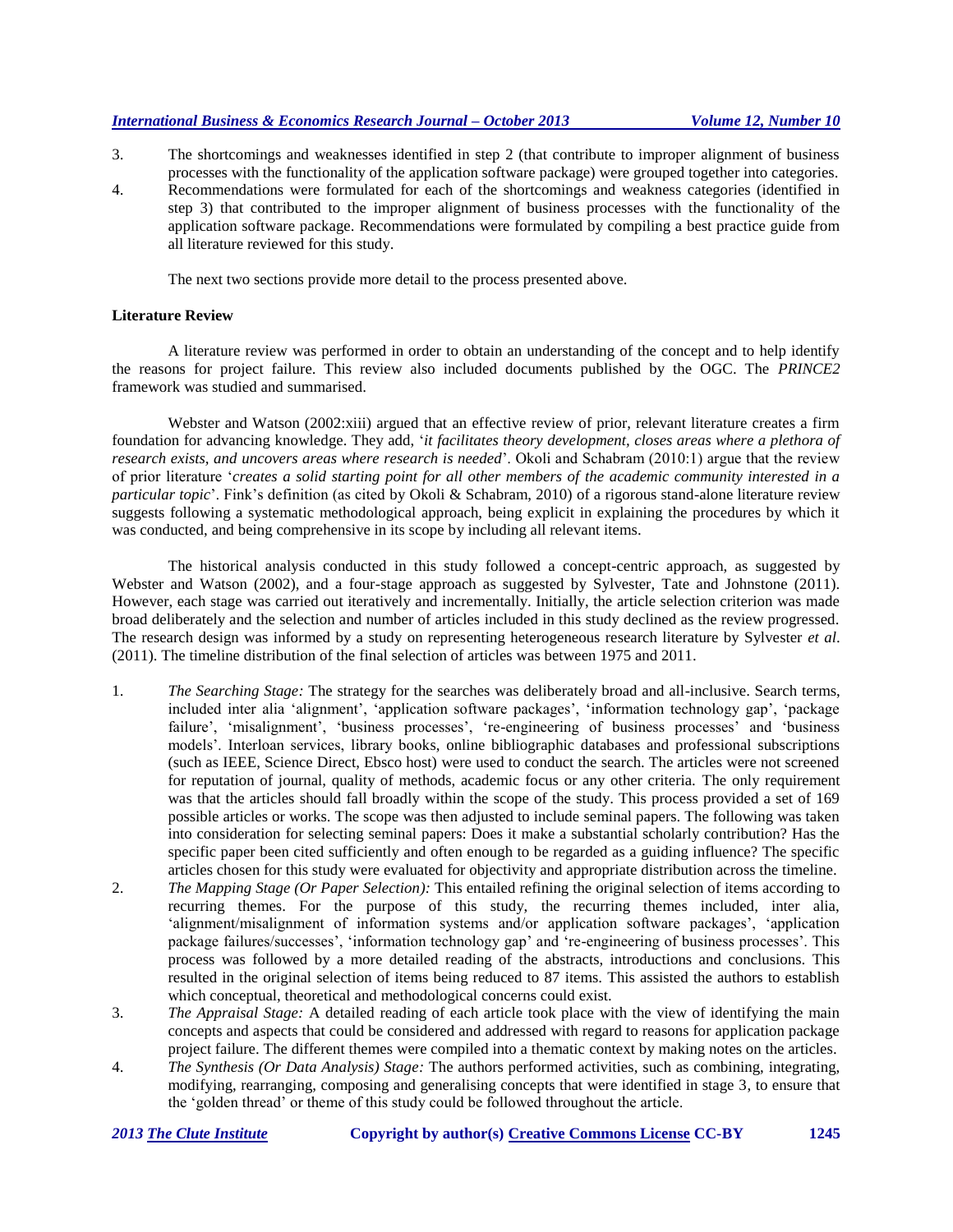The process described above in conducting the literature review, provided scientific rigour to the study. The recurring reasons identified from the literature were further summarised into 22 reasons for project failure. The reasons for IT project failures identified from the literature review performed above were divided into three risk categories, as identified by White (as cited in Plotnikova, 2007):

- 1. *Business Environment Risks -* risks beyond the project manager's control
- 2. *Project Management Risks -* risks that could lead to the improper planning and organising of the work that had to be executed during the project
- 3. *Project Execution Risks Or Technical Risks -* risks that could lead to the specification deliverables set to align business processes with the application software package at the beginning of the project not being properly executed

# **Mapping the Reasons for IT Project Failure to Office of Government Commerce and** *PRINCE2*

A matrix table was prepared, mapping the 22 reasons for IT project failure identified from literature to the reasons listed in the best practice guide by the OGC. The OGC guide was used because the OGC authored *PRINCE2*.

The seven *PRINCE2* processes, together with the activities per process, were summarised. These processes and activities were analysed to determine whether the specific reason for project failure that was identified in literature (in Stage 1 in the Overview section above) could be mitigated or reduced by the use of the framework. The shortcomings and weaknesses were identified because evidence could not be found that *PRINCE2* addressed these reasons for project failure. These appeared to cover the three topics specifically excluded from the scope of *PRINCE2* (refer Selection of a Framework section), as well as additional weaknesses and shortcomings identified during the study. These weaknesses were mapped to the categories of reasons for project failure that were identified.

#### **Ability of** *PRINCE2* **to Address All Reasons for Project Failure**

Based on the methodology described above, a matrix table summarising the reasons for IT project failure was compiled from the literature reviewed (limited to reasons recurring most frequently in reviewed literature). These reasons were mapped to the reasons listed by the OGC. This was followed by an analysis of *PRINCE2* to determine whether it adequately addresses the reasons for project failure listed in both literature and the OGC best practice guide. Table 1 shows the most frequently mentioned reasons identified from literature for project failure, as well as its sources. The 'X' denotes whether, based on a review of OGC guidance and *PRINCE2*, an organisation is able to mitigate or reduce the specific reason for project failure if they apply *PRINCE2* to implement an application software package.

|                 |                | <b>Reasons Identified</b><br><b>From Literature</b><br><b>Reviewed</b>      | Source                                                                                                                                                                                                                                                                                         | <b>Listed</b><br>As<br>Reason<br>$\mathbf{B}\mathbf{y}$<br>OGC | <b>Reason</b><br><b>Addressed</b><br>Bv<br><b>Applying</b><br><b>PRINCE2</b><br><b>Principles</b> | Short-<br>Coming<br>$(S)$ Or<br>Weakness<br><b>(W)</b><br>Category |
|-----------------|----------------|-----------------------------------------------------------------------------|------------------------------------------------------------------------------------------------------------------------------------------------------------------------------------------------------------------------------------------------------------------------------------------------|----------------------------------------------------------------|---------------------------------------------------------------------------------------------------|--------------------------------------------------------------------|
| Environment     | $\mathbf{R}1$  | Poor requirements<br>management (unclear<br>objectives or<br>business case) | Al Neimat, 2005; Cerpa & Verner, 2009; Chin,<br>2003; Coley Consulting, 2005; Demir, 2009;<br>INTOSAI EDP Audit Committee. s.a.; May,<br>1998; McManus & Wood-Harper, 2007; Sauer,<br>& Cuthbertson, 2003; Smith, 2002; Taylor,<br>2000; Umble, <i>et al.</i> , 2003; Zand & Sorensen,<br>1975 | X                                                              | X                                                                                                 |                                                                    |
| <b>Business</b> | R <sub>2</sub> | Lack of senior<br>management<br>commitment and<br>support                   | Al Neimat, 2005; Aloini, Dulmin & Mininno,<br>2007; Demir, 2009; Kappelman, McKeeman &<br>Zhang, 2006; McManus & Wood-Harper,<br>2007; Sauer & Cuthbertson, 2003; Smith, 2002;<br>Taylor, 2000                                                                                                 | X                                                              | X                                                                                                 |                                                                    |

|                                                                                          | Table 1: Mapping of Reasons for Project Failure Identified in the Literature to the Reasons Stated in Office of |  |  |  |  |  |  |
|------------------------------------------------------------------------------------------|-----------------------------------------------------------------------------------------------------------------|--|--|--|--|--|--|
| Government Commerce Guidance and Reasons Addressed by Applying <i>PRINCE2</i> Principles |                                                                                                                 |  |  |  |  |  |  |
|                                                                                          |                                                                                                                 |  |  |  |  |  |  |

**1246 Copyright by author(s) [Creative Commons License](http://creativecommons.org/licenses/by/3.0/) CC-BY** *2013 [The Clute Institute](http://www.cluteinstitute.com/)*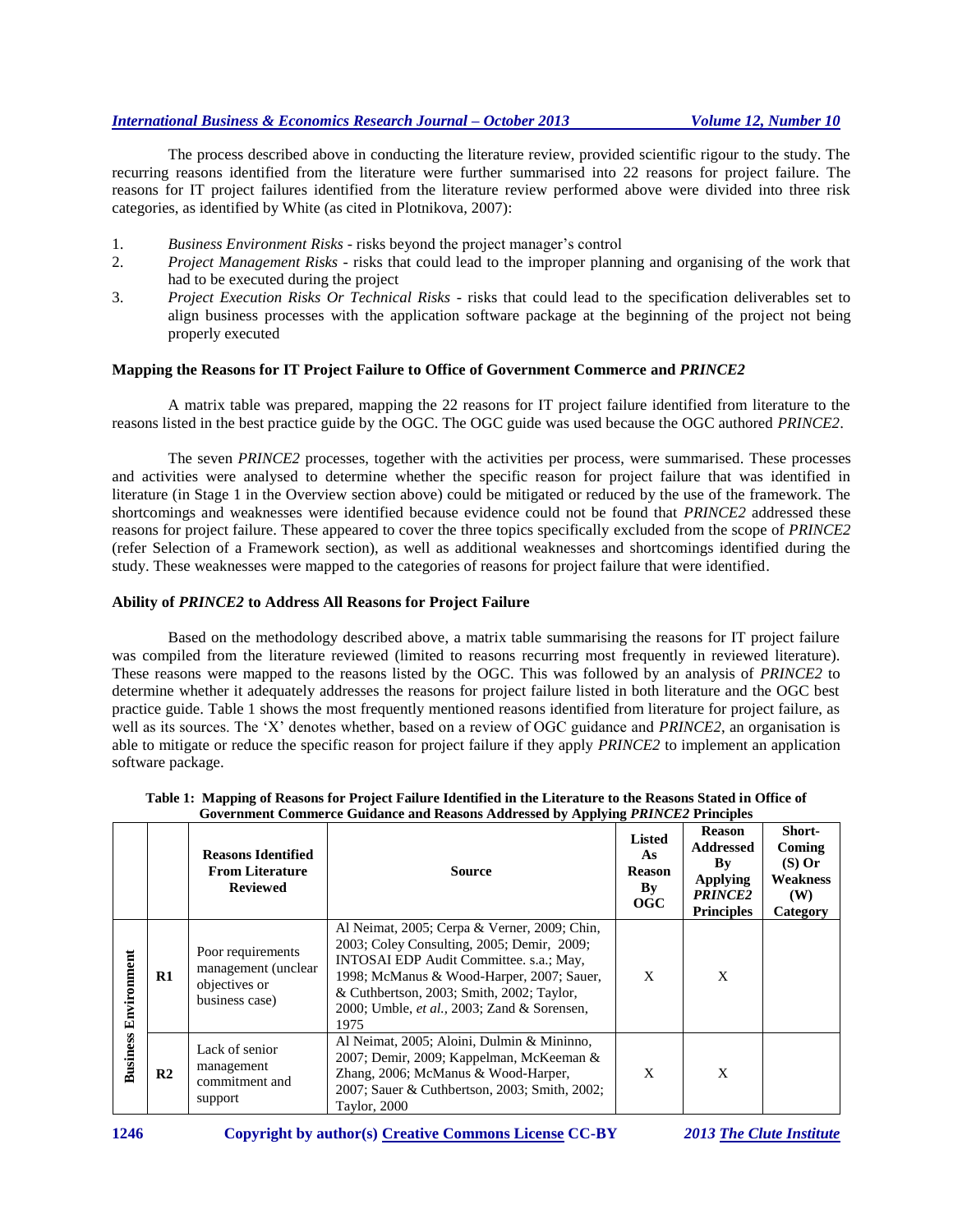|                    |                |                                                                                                                                                                                                                                                         | Table 1 cont.                                                                                                                                                                                                                                     |     |     |                            |
|--------------------|----------------|---------------------------------------------------------------------------------------------------------------------------------------------------------------------------------------------------------------------------------------------------------|---------------------------------------------------------------------------------------------------------------------------------------------------------------------------------------------------------------------------------------------------|-----|-----|----------------------------|
|                    | R3             | Lack of clear links<br>between project and<br>organisation key<br>strategic priorities<br>(alignment)                                                                                                                                                   | Aloini, et al., 2007; Ehie & Madsen, 2005;<br>INTOSAI EDP Audit Committee. s.a.;<br>Kappelman, et al., 2006; McManus & Wood-<br>Harper, 2007; Tillmann & Weinberger, 2004;<br>Velcu, 2010                                                         | X   | (1) | S1, W2 &<br>W <sub>4</sub> |
| Project Management | R <sub>4</sub> | Inadequate business<br>process re-<br>engineering                                                                                                                                                                                                       | Aloini, et al., 2007; Kim, Lee & Gosain, 2005;<br>McManus & Wood-Harper, 2007; Turbit, 2005                                                                                                                                                       | (6) | (2) | W <sub>6</sub>             |
|                    | R5             | Underestimation of<br>implementation<br>timeline and budget<br>(improper planning)                                                                                                                                                                      | Al Neimat, 2005; Aloini, et al., 2007; Demir,<br>2009; Holt, 2003; Kappelman, et al., 2006; May,<br>1998; Sauer & Cuthbertson, 2003; Smith, 2002;<br>Taylor, 2000; Thomas & Fernandez, 2008;<br>Turbit, 2005; Winter, 2006                        | X   | X   |                            |
|                    | <b>R6</b>      | Underestimation of<br>the IT solution<br>complexity<br>(improper planning)                                                                                                                                                                              | Al Neimat, 2005; Cerpa & Verner, 2009;<br>Demir, 2009; Kappelman, et al., 2006; Smith,<br>2002; Thomas & Fernandez, 2008; Winter,<br>2006                                                                                                         | X   | X   |                            |
|                    | R7             | Insufficient risk<br>management                                                                                                                                                                                                                         | Cerpa & Verner, 2009; Chen, et al., 2009;<br>Demir, 2009; Deng & Bian, 2008; INTOSAI<br>EDP Audit Committee. s.a.; McManus &<br>Wood-Harper, 2007; Taylor, 2000                                                                                   | X   | X   |                            |
|                    | R8             | "People" issues (e.g.<br>Not rewarding staff,<br>no work life balance,<br>staff added late to<br>project, unable to<br>work as a team or<br>conflict among<br>stakeholders, poor<br>interpersonal skills,<br>internal politics,<br>resistance to adapt) | Cerpa & Verner, 2009; Chen, et al., 2009; Chin,<br>2003; Demir, 2009; Holt, 2003; Kappelman, et<br>al., 2006; Kim, et al., 2005; May, 1998;<br>McManus & Wood-Harper, 2007; Sauer &<br>Cuthbertson, 2003; Taylor, 2000; Turbit, 2005              | X   | (3) | W <sub>5</sub>             |
|                    | R9             | Insufficient end user<br>involvement                                                                                                                                                                                                                    | Al Neimat, 2005; Cerpa & Verner, 2009; Chin,<br>2003; Coley Consulting, 2005; Demir, 2009;<br>INTOSAI EDP Audit Committee. s.a.;<br>Kappelman, et al., 2006; May, 1998; McManus<br>& Wood-Harper, 2007; Sauer & Cuthbertson,<br>2003; Smith, 2002 | X   | X   |                            |
|                    | R10            | Inappropriate<br>methodology used                                                                                                                                                                                                                       | Cerpa & Verner, 2009; Chen, et al., 2009; Chin,<br>2003; McManus & Wood-Harper, 2007; Sauer<br>& Cuthbertson, 2003; Taylor, 2000                                                                                                                  | (6) | (4) | W3 & W6                    |
|                    | R11            | Lack of resources<br>(improper planning)                                                                                                                                                                                                                | Cerpa & Verner, 2009; Turbit, 2005                                                                                                                                                                                                                | X   | X   |                            |
|                    | R12            | Poor definition of<br>scope of project                                                                                                                                                                                                                  | Al Neimat, 2005; Demir, 2009; INTOSAI EDP<br>Audit Committee. s.a.; Kappelman, et al., 2006;<br>Smith, 2002                                                                                                                                       | X   | X   |                            |
|                    | <b>R13</b>     | Poor communication<br>between stakeholders                                                                                                                                                                                                              | Al Neimat, 2005; Demir, 2009; Kappelman, et<br>al., 2006; Keil & Robey, 2001; May, 1998;<br>McManus & Wood-Harper, 2007; Smith, 2002;<br>Taylor, 2000                                                                                             | X   | X   |                            |
|                    | <b>R14</b>     | Improper status<br>monitoring of project<br>(identifying early<br>warning signs)                                                                                                                                                                        | Bennatan, 2009; Demir, 2009                                                                                                                                                                                                                       | X   | X   |                            |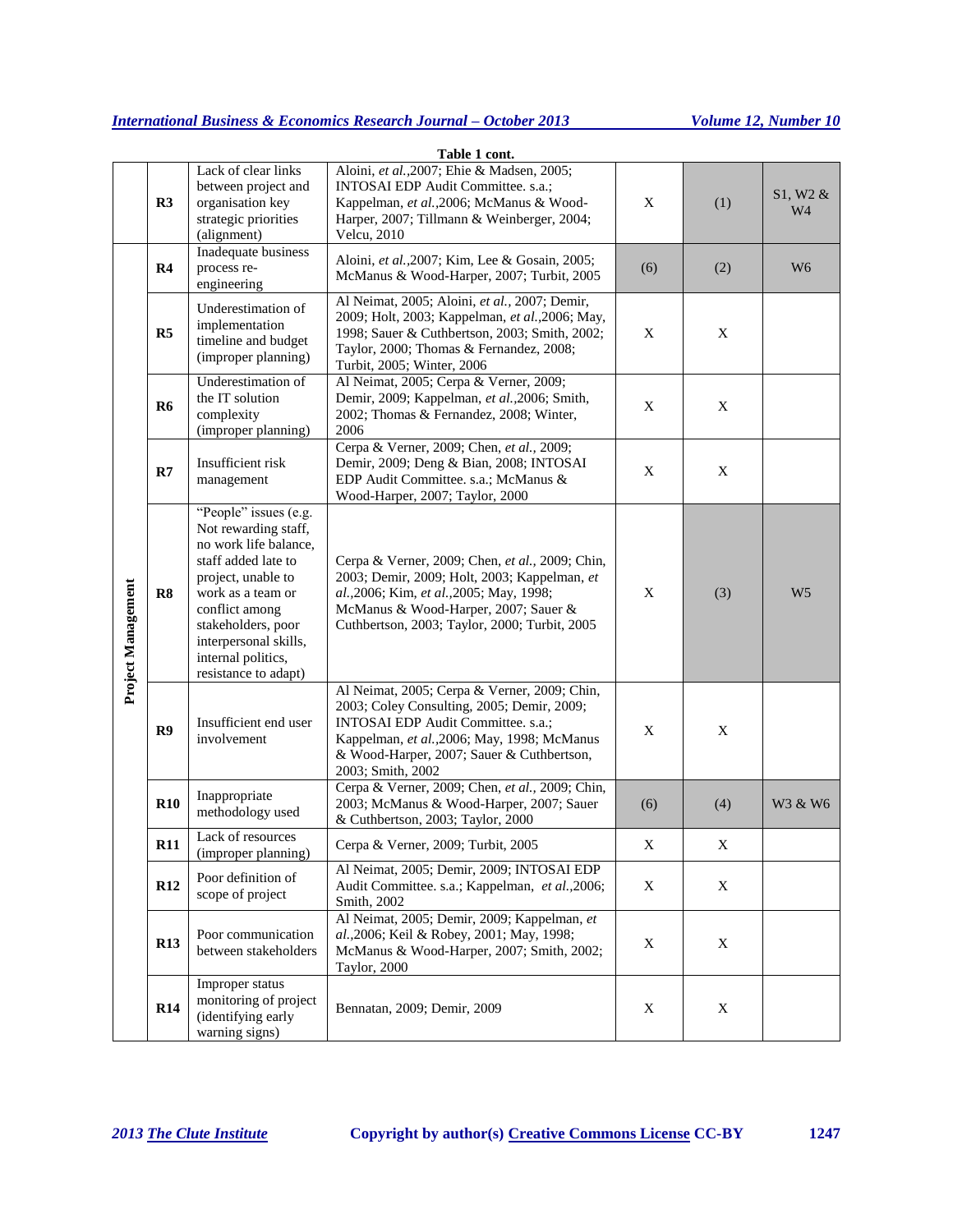|                               |            |                                                                                                 | Table 1 cont.                                                                                                                                                                                                                                                                                                                  |     |     |                |
|-------------------------------|------------|-------------------------------------------------------------------------------------------------|--------------------------------------------------------------------------------------------------------------------------------------------------------------------------------------------------------------------------------------------------------------------------------------------------------------------------------|-----|-----|----------------|
|                               | R15        | Poor project<br>management<br>capability and<br>planning                                        | Aloini, et al., 2007; Chen, et al., 2009; Demir,<br>2009; Ehie & Madsen, 2005; Gargeya & Brady,<br>2005; Holt, 2003; INTOSAI EDP Audit<br>Committee. s.a.; Jurison, 1999; Kappelman, et<br>al., 2006; May, 1998; McManus & Wood-<br>Harper, 2007; Sauer & Cuthbertson, 2003;<br>Smith, 2002; Taylor, 2000; Umble, et al., 2003 | X   | X   |                |
| Project Execution (Technical) | <b>R16</b> | Improper supplier<br>management                                                                 | Chen, et al., 2009; McManus & Wood-Harper,<br>2007                                                                                                                                                                                                                                                                             | X   | X   |                |
|                               | <b>R17</b> | Insufficient software<br>metrics                                                                | Aloini, et al., 2007; McManus & Wood-Harper,<br>2007                                                                                                                                                                                                                                                                           | (6) | (2) | W3 & W6        |
|                               | <b>R18</b> | Insufficient training<br>of users                                                               | Aloini, et al., 2007; McManus & Wood-Harper,<br>2007; Taylor, 2000; Turbit, 2005                                                                                                                                                                                                                                               | X   | (3) | W <sub>8</sub> |
|                               | <b>R19</b> | Poor configuration<br>management (poor<br>change control<br>management)                         | Al Neimat, 2005; Aloini, et al., 2007; Cerpa &<br>Verner, 2009; Chen, et al., 2009; Coley<br>Consulting, 2005; Demir, 2009; Holt, 2003;<br><b>INTOSAI EDP Audit Committee. s.a.:</b><br>Kappelman, et al., 2006; McManus & Wood-<br>Harper, 2007; Sauer & Cuthbertson, 2003;<br>Smith, 2002; Taylor, 2000; Turbit, 2005        | X   | X   |                |
|                               | R20        | Insufficient user<br>acceptance testing                                                         | Cerpa & Verner, 2009; Coley Consulting, 2005;<br>McManus & Wood-Harper, 2007; Taylor, 2000                                                                                                                                                                                                                                     | X   | (3) | W7             |
|                               | R21        | Poor understanding<br>by staff of solution<br>capabilities (lack of<br>technical<br>competence) | Demir, 2009; Kappelman, et al., 2006; Sauer &<br>Cuthbertson, 2003; Smith, 2002                                                                                                                                                                                                                                                | X   | (5) | W1             |
|                               | <b>R22</b> | Inability to break up<br>implementation into<br>manageable steps                                | McManus & Wood-Harper, 2007                                                                                                                                                                                                                                                                                                    | X   | X   |                |

(1) Not addressed in *PRINCE2* although listed as reason for project failure by OGC.

(2) Not addressed in *PRINCE2*, as this reason for project failure is specific to the project.

(3) Reference is made to the reason for project failure in *PRINCE2*, but not adequately addressed.

(4) Reason for project failure is not specifically addressed in *PRINCE2*. It is important to note that *PRINCE2* is not product specific.

(5) *PRINCE2* only address competency with regards to managing skills of a project.

(6) Not listed as a reason for project failure by OGC, since it is viewed as an industry specific reason.

It is important to note that the *PRINCE2* guidance published by the OGC includes a section on risk, in general (e.g. risk management strategy and how to evaluate the risks identified), but reference is not made to specific risks that may arise when using *PRINCE2*. Since *PRINCE2* does not include specific risks and the fact that *PRINCE2* does not address all the risks identified in the literature, it leads to shortcomings and weaknesses.

From Table 1, it appears that all the reasons for project failure identified by the OGC are addressed in *PRINCE2*, with the exception of reason three (R3); namely, the lack of clear links between the project and the organisation's key strategic priorities. Therefore, it appears that the strategic alignment aspect is not addressed by *PRINCE2*, in spite of the literature and the OGC identifying this as a risk. However, this is not a weakness in *PRINCE2*, but rather a shortcoming, since it has been identified by the OGC. A couple of other reasons identified by the OGC are only partially addressed (R8, R19, R20 and R21). A further review of *PRINCE2* revealed that Appendix B, Table B.1 of the *PRINCE2* guide on Governance states (OGC, 2009:265):

| <b>Project Management Principle</b> | <b>Addressed By PRINCE2?</b>                                                                                         |
|-------------------------------------|----------------------------------------------------------------------------------------------------------------------|
|                                     | A coherent and supportive relationship is demonstrated   'Partially. PRINCE2 project should demonstrate alignment to |
|                                     | between the overall business strategy and the project   corporate strategy through its Business Case. PRINCE2 does   |
| portfolio'.                         | not provide guidance on portfolio management'.                                                                       |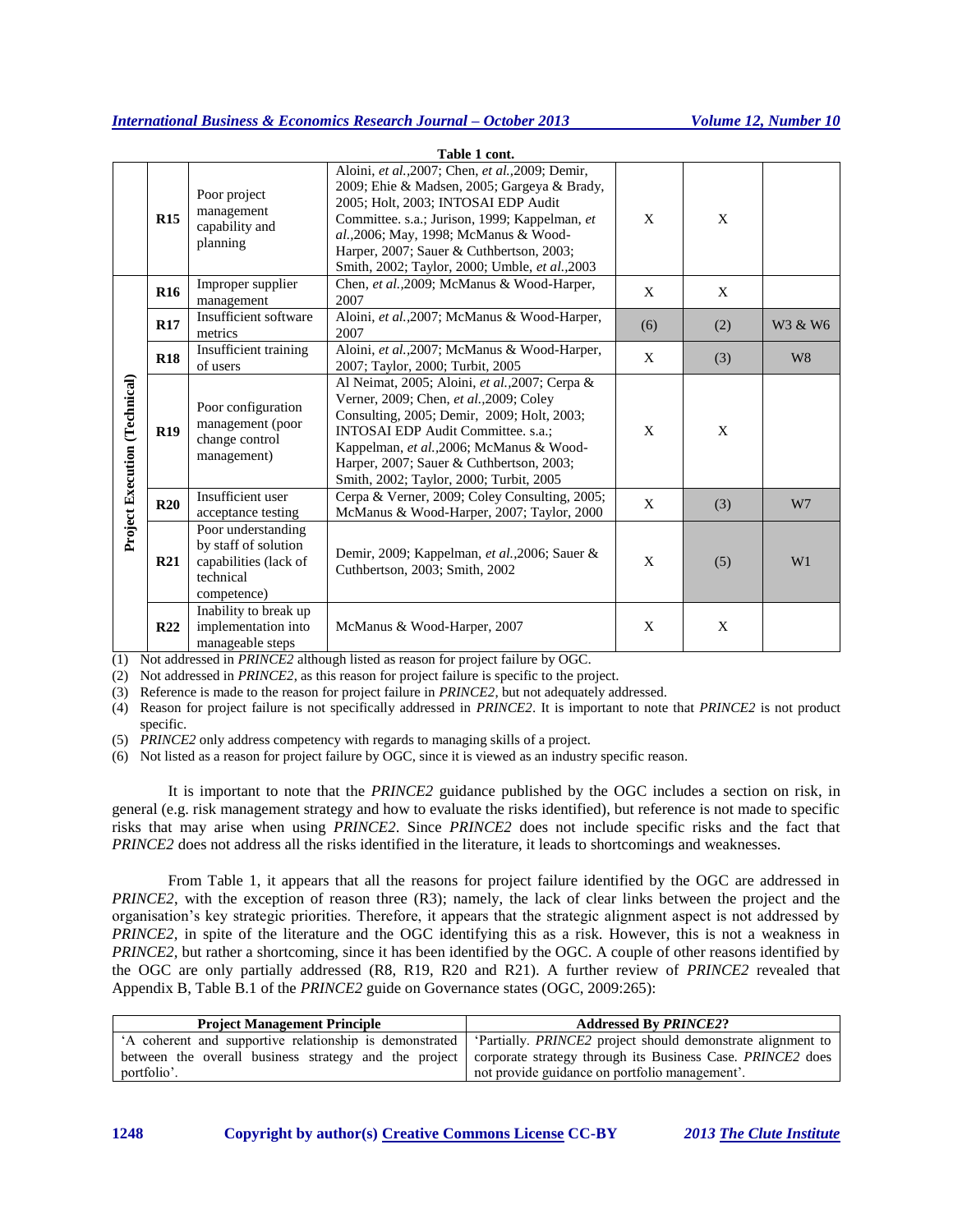It appears that *PRINCE2* states that the alignment of the business strategy and project should be addressed by means of considering the business case and this, therefore, is only partially addressed. Although the authors of *PRINCE2*, on several occasions, mentioned that business objectives should be aligned to the project strategy, they do not provide any further details on how alignment can be achieved. It appears that *PRINCE2* does not address all factors that would ensure project success, leaving a gap in the *PRINCE2* framework. One factor that *PRINCE2* does not address is the lack of clear links between the project's and the organisation's strategic priorities (i.e., alignment).

## **SHORTCOMINGS AND CONTRIBUTING WEAKNESSES**

Table 2 reflects the summarised *PRINCE2* processes and related activities where shortcomings and weaknesses may exist, specifically with regard to the implementation of application software packages. The 'X' identifies the applicable pervasive shortcomings or weaknesses. The shortcomings and weaknesses identified in the *PRINCE2* activities, which contribute to improper alignment of business processes with the functionality of the application software package, were summarised together. The weakness categories are discussed in the remainder of this section following Tables 2 and 3.

| Process                       | Activity                                                      | Strategic alignment<br>issue (S1) | Competence issue<br>Capability/<br>$(\overline{W1})$ | Communication<br>issue (W2) | How to' issue (W3) | Planning issue (W4) | Soft skill issue (W5) | integration issue<br><b>Tailoring and</b><br>(W6) | Testing issue (W7) | Training issue (W8) | No weakness |
|-------------------------------|---------------------------------------------------------------|-----------------------------------|------------------------------------------------------|-----------------------------|--------------------|---------------------|-----------------------|---------------------------------------------------|--------------------|---------------------|-------------|
|                               | Appoint the executive and the<br>project manager              |                                   | $\mathbf X$                                          |                             | (4)                |                     | (5)                   |                                                   |                    | (6)                 |             |
|                               | Capture previous lessons                                      |                                   |                                                      |                             | (4)                | $\mathbf X$         | (5)                   |                                                   |                    | (6)                 |             |
| <b>Starting Up</b>            | Design and appoint the project<br>management team             |                                   | X                                                    |                             | (4)                |                     | (5)                   |                                                   |                    | (6)                 |             |
| A Project                     | Prepare the outline business case                             | X                                 | $\boldsymbol{\mathrm{X}}$                            |                             | (4)                |                     | (5)                   |                                                   |                    | (6)                 |             |
|                               | Select the project approach and<br>assemble the Project Brief | X                                 | X                                                    |                             | (4)                |                     | (5)                   |                                                   |                    | (6)                 |             |
|                               | Plan the initiation stage                                     | X                                 | $\boldsymbol{\mathrm{X}}$                            |                             | (4)                |                     | (5)                   |                                                   |                    | (6)                 |             |
|                               | Authorise initiation                                          | $\overline{X}$                    |                                                      |                             | (4)                |                     | (5)                   |                                                   |                    | (6)                 |             |
|                               | Authorise the project                                         | $\overline{X}$                    |                                                      |                             | (4)                |                     | (5)                   |                                                   |                    | (6)                 |             |
| <b>Directing A</b><br>Project | Authorise a stage or exception<br>plan                        |                                   | X                                                    | X                           | (4)                |                     | (5)                   |                                                   |                    | (6)                 |             |
|                               | Give ad hoc direction                                         |                                   | X                                                    |                             | (4)                |                     | (5)                   |                                                   |                    | (6)                 |             |
|                               | Authorise project closure                                     |                                   | $\overline{X}$                                       |                             | (4)                |                     | (5)                   |                                                   |                    | (6)                 |             |
|                               | Prepare the risk management<br>strategy                       |                                   | X                                                    |                             | (4)                | X                   | (5)                   |                                                   |                    | (6)                 |             |
|                               | Prepare the configuration<br>management strategy              |                                   | X                                                    |                             | (4)                | X                   | (5)                   |                                                   |                    | (6)                 |             |
| <b>Initiating A</b>           | Prepare the communication<br>management strategy              |                                   | X                                                    |                             | (4)                | X                   | (5)                   |                                                   |                    | (6)                 |             |
| Project                       | Set up the project controls                                   |                                   | $\overline{X}$                                       |                             | (4)                | X                   | (5)                   |                                                   |                    | (6)                 |             |
|                               | Create the project plan                                       |                                   | $\overline{X}$                                       |                             | (4)                | $\mathbf X$         | (5)                   |                                                   |                    | (6)                 |             |
|                               | Refine the business case                                      | X                                 | $\overline{X}$                                       |                             | (4)                |                     | (5)                   |                                                   |                    | (6)                 |             |
|                               | Assemble the project initiation<br>documentation              |                                   |                                                      |                             | (4)                |                     | (5)                   | X                                                 |                    | (6)                 |             |

| Table 2: PRINCE2 Processes and Activities Summarised and Related Weaknesses |  |  |  |  |  |  |  |  |  |  |
|-----------------------------------------------------------------------------|--|--|--|--|--|--|--|--|--|--|
|                                                                             |  |  |  |  |  |  |  |  |  |  |

 $\mathbf{r}$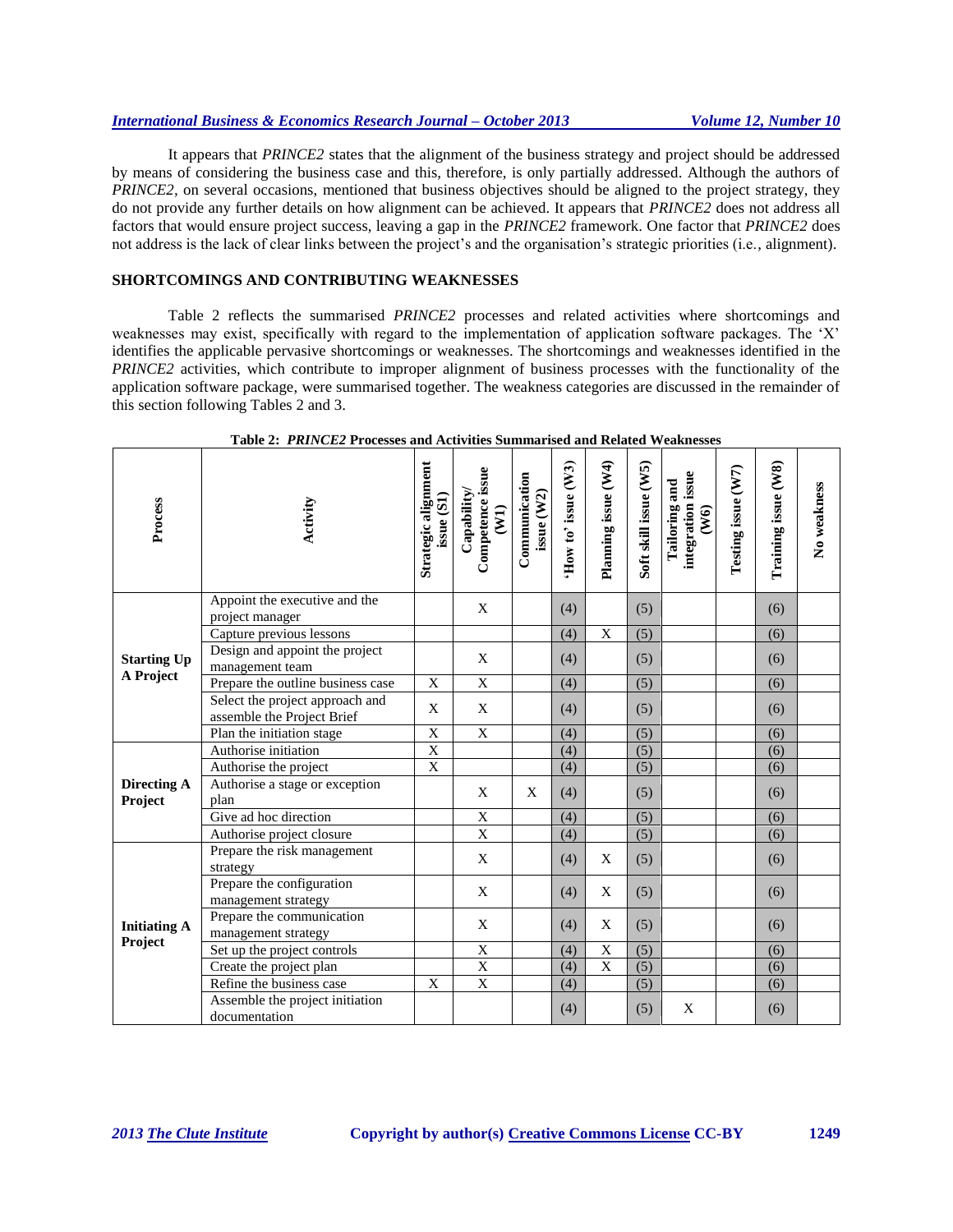|                             |                                         |   | таок 4 соць |   |     |     |   |     |     |
|-----------------------------|-----------------------------------------|---|-------------|---|-----|-----|---|-----|-----|
|                             | Authorise a work package                |   | X           |   | (4) | (5) |   | (6) |     |
|                             | Review a work package status            |   | X           |   | (4) | (5) |   | (6) |     |
|                             | Receive completed work packages         |   |             |   | (4) | (5) |   | (6) | (1) |
|                             | Review the stage status                 |   | X           | X | (4) | (5) |   | (6) |     |
| <b>Controlling</b>          | Report highlights                       |   |             | X | (4) | (5) |   | (6) |     |
| A Stage                     | Capture and examine issues and<br>risks |   | X           | X | (4) | (5) |   | (6) |     |
|                             | <b>Escalate</b> issues and risks        |   |             | X | (4) | (5) |   | (6) |     |
|                             | Take corrective action                  |   | X           | X | (4) | (5) |   | (6) |     |
| <b>Product</b>              | Accept a work package                   |   | X           |   | (4) | (5) |   | (6) |     |
| <b>Delivery</b>             | Execute a work package                  |   | X           |   | (4) | (5) |   | (6) |     |
|                             | Deliver a work package                  |   |             |   | (4) | (5) |   | (6) | (1) |
|                             | Plan the next stage                     | X | X           | X | (4) | (5) |   | (6) |     |
| <b>Managing</b>             | Update the project plan                 |   |             |   | (4) | (5) |   | (6) | (2) |
| <b>Boundary</b>             | Update the business case                | X | X           |   | (4) | (5) |   | (6) |     |
| <b>Stage</b>                | Report stage end                        |   |             |   | (4) | (5) | X | (6) |     |
|                             | Produce an exception plan               |   |             |   | (4) | (5) |   | (6) | (1) |
|                             | Prepare planned closure                 | X | X           |   | (4) | (5) |   | (6) |     |
|                             | Prepare premature closure               | X | X           |   | (4) | (5) |   | (6) |     |
| <b>Closing A</b><br>Project | Hand over products                      |   |             |   | (4) | (5) | X | (6) |     |
|                             | Evaluate the project                    |   |             |   | (4) | (5) |   | (6) | (3) |
|                             | Recommend project closure               |   |             |   | (4) | (5) |   | (6) | (1) |

**Table 2 cont.**

X Pervasive shortcoming or weakness identified.

(1) No weakness. Activity entails confirmation of completion and updating of the necessary registers.

(2) No weakness. Activity entails mainly updating of registers and logs.

(3) No weakness. Activity entails assessing how successful or unsuccessful the project was. If the evaluation shows that the project activity is neglected it might have an effect on future projects but not on the current project.

(4) The weakness is not pervasive because the guidance that is provided in *PRINCE2* on how to perform these activities is generalised and not specific for individual fields. It is the user of *PRINCE2* responsibility to apply these generalised activities.

(5) The weakness is not pervasive because insufficient emphasis is placed on people issues, which include leadership, motivational, and other interpersonal skills e.g. team work.

(6) Training is highlighted, but is not focused on all parties. Insufficient training of all parties involved in project could have severe consequences.

One shortcoming and eight weakness categories were identified. The issues of strategic alignment were not addressed by *PRINCE2* at all, whereas reference was made to Soft ('people') issues, but not adequately addressed. All the other weaknesses identified by 'X' were not adequately addressed when *PRINCE2* was applied. Three weaknesses (that hinder proper alignment) that were identified are applicable to all *PRINCE2* activities (listed in Table 3) and appear to be pervasive.

|                          | Tuble of theminibood in Fight Code repplicable to the Frocesses and Thingering Froper This information |  |  |  |  |  |  |  |  |
|--------------------------|--------------------------------------------------------------------------------------------------------|--|--|--|--|--|--|--|--|
| <b>Weakness Category</b> | <b>Weakness</b>                                                                                        |  |  |  |  |  |  |  |  |
| Soft skill issue (W5)    | Insufficient emphasis on people issues which include leadership, motivational and other interpersonal  |  |  |  |  |  |  |  |  |
|                          | skills e.g. team work.                                                                                 |  |  |  |  |  |  |  |  |
| Training issue (W8)      | Insufficient training of all parties involved in project.                                              |  |  |  |  |  |  |  |  |
| 'How to' issue $(W3)$    | No guidance on how to perform activities.                                                              |  |  |  |  |  |  |  |  |

**Table 3: Weaknesses in** *PRINCE2* **Applicable to All Processes and Hindering Proper Alignment**

Tables 2 and 3 highlight significant weaknesses relating to each activity. There are two weaknesses, however, that impact all processes, but the extent to which they contribute to misalignment differs. These are:

- 1. Difficulties arising from aligning project goals with business objectives (Strategic aligning issue [S1])
- 2. Difficulty in integrating and tailoring the framework to match project size and context as *PRINCE2* methodology is a generic framework (Tailoring and integrating issue [W6])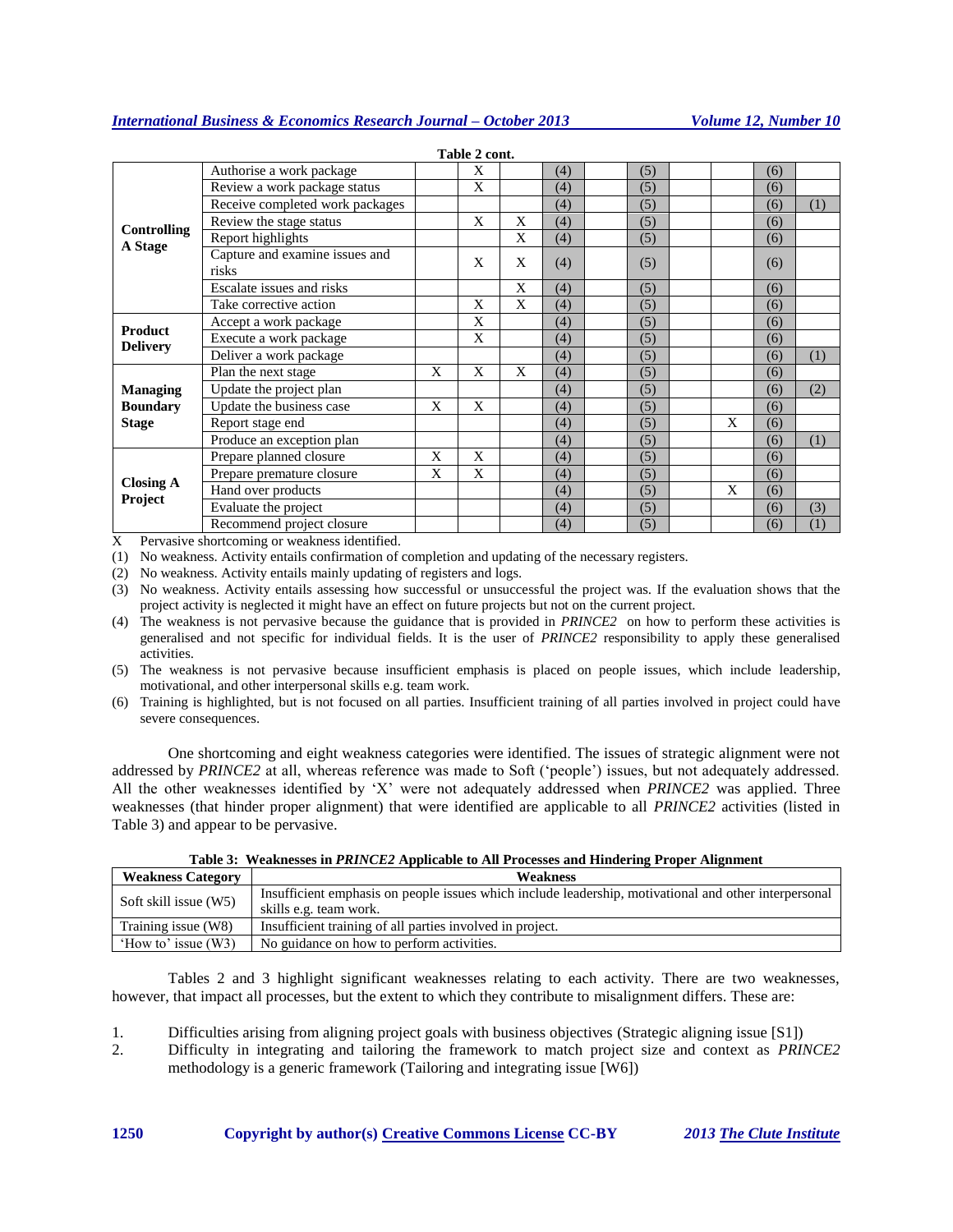The categories of shortcomings and weaknesses contained in Table 2 are explained in detail below.

#### **Strategic Aligning Issue (S1)**

*PRINCE2* only mentions that project goals should be aligned with business requirements through its business case. In *PRINCE2*, the business case entails evaluating whether the project is and remains viable in terms of estimated costs, estimated risks and expected benefits. However, *PRINCE2* does not provide a definition of what is meant by the term strategic alignment and the approach that senior management should follow to align business processes with project goals. The following factors contribute to misalignment of business processes with the project (end functionality of application software package):

- 1. application software package requirements not adequately identified
- 2. unclear and incorrect package requirements
- 3. ill-defined requirements
- 4. lack of understanding of package capabilities
- 5. difficulty in defining the inputs and outputs of the package

Ill-defined requirements may be due to lack of understanding of the organisation's business model and business processes by the management of the organisation implementing the application software package. Furthermore, in many instances, the management of the organisation implementing the application software package changes business processes to fit into the application software package, which leads to poor strategic alignment of business processes and the functionality of the application software package. These are not addressed in *PRINCE2*.

#### **Capability/Competence Issue (W1)**

*PRINCE2* recommends that the project manager, as well as the project team members, should have the necessary competencies and be capable of performing the assigned roles and responsibilities. A few competencies are listed in *PRINCE2*, but no definition is provided for 'capability' or how to determine whether the project manager and project team have the necessary capabilities. Contributors toward the capability/competence issue may include: 1) lack of experience on the part of project managers and team members in the specific application software package or 2) difficulty in forming a balanced team composed of detailed personalities and non-detailed personalities.

#### **Communication Issue (W2)**

*PRINCE2* recommends the preparation of a communication management strategy that entails 1) the communication procedure to follow, 2) tools and techniques that are to be used, 3) records that are to be kept, and 4) timing of communication activities (e.g., meetings). However, *PRINCE2* neglects to address that, in many instances, lower-level management may be hesitant to report any problems to top-level management. Not reporting issues could result in senior management being unaware of the true status of the project (Keil & Robey, 2001). Furthermore, fixed communication structures, as recommended by *PRINCE2,* might be too rigid in some cases. Lastly, in an IT environment, the management of the organisation implementing the application software package and the supplier of the application software package speak different languages. *PRINCE2* does not provide guidance on the approach that should be followed to ensure mutual understanding between the organisation implementing the application software package and the supplier thereof.

# **'How To' Issue (W3)**

*PRINCE2* states who shall conduct what activities and in which order they should be conducted, but does not give adequate guidance on how to perform the specific activities. Although *PRINCE2* lists a few detailed techniques, it is too generic to be of any assistance when implementing application software package projects.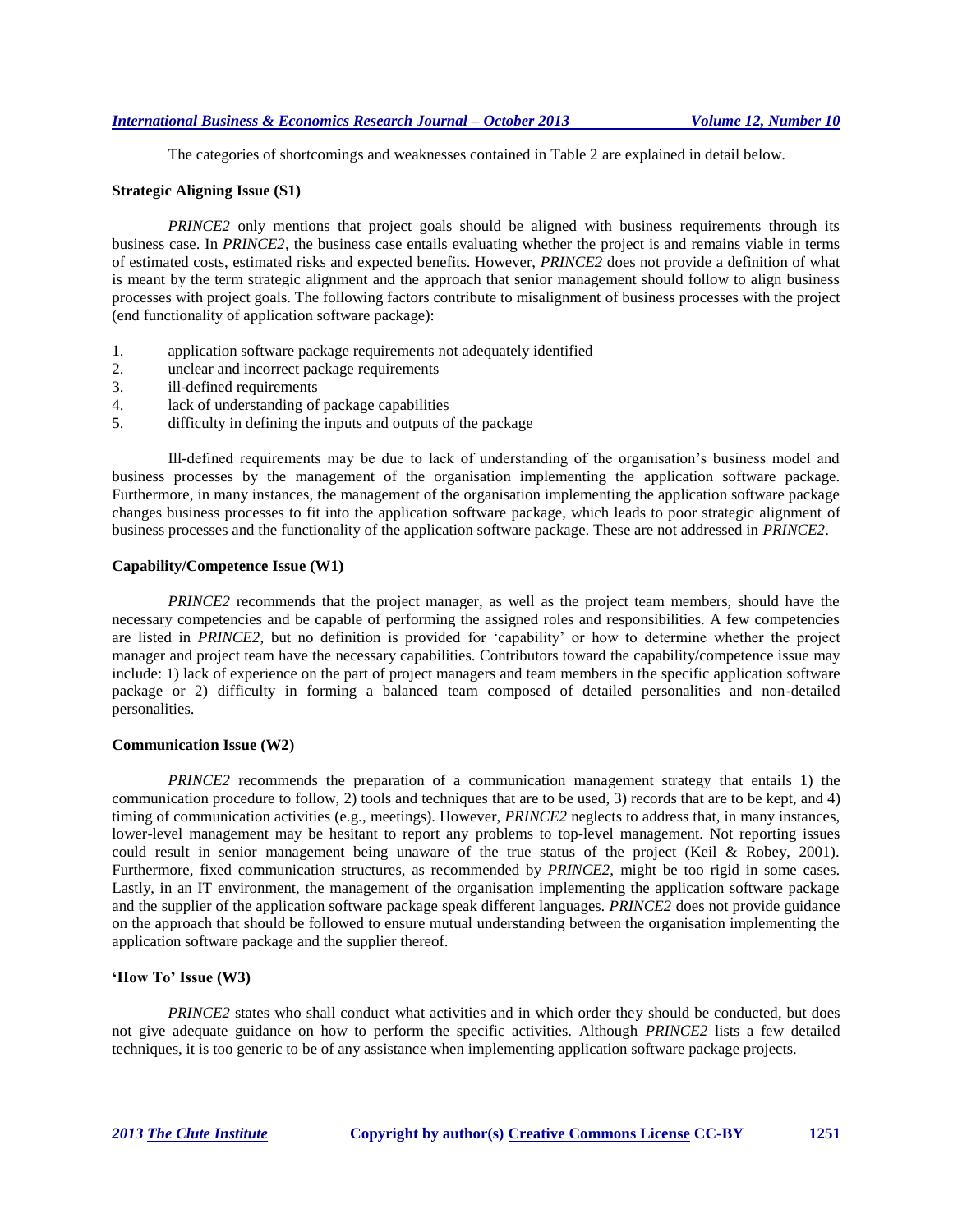# **Planning Issue (W4)**

*PRINCE2* emphasises the importance of documentation, specifically during the planning phase, as well as throughout the project life cycle. However, the project manager and project team members should guard against running the project using *PRINCE2* and completing documents becoming more important than focusing on achieving project goals. Although *PRINCE2* warns the users of this issue, no guidance is provided on how to ensure that the project does not fall into the documentation trap. Even though *PRINCE2* emphasises the importance of proper planning, the planning stage of the project is neglected in many instances. The reason for neglecting the planning stage may be due to poor understanding of the business case and, especially, the business processes of the organisation.

#### **Soft ('People') Issues (W5)**

These *inter alia* entail: 1) lack of user participation, 2) users resistant to change, 3) conflict between team members, 4) team members with negative attitudes, 5) high turnover of managers and/or team members, 6) users not committed to the project, and 7) the project manager lacking adequate people skills. The soft issues are specifically excluded from *PRINCE2* but tend to be a real issue in actual projects. *PRINCE2* states that it is impossible to codify it in a framework. They recommend that the user of *PRINCE2* should study other leadership models and interpersonal skills training programmes to address the soft issues.

#### **Tailoring and Integration Issues (W6)**

*PRINCE2* recommends that the methodology should be tailored and integrated with industry-specific or type-specific activities, according to the specific project needs, because *PRINCE2* is not 'one size fits all solution'. If the methodology is not tailored according to the requirements of the organisation, it may lead to project failure (Plotnikova, 2007). *PRINCE2* includes a chapter on tailoring *PRINCE2* to the project environment; however, the guidance on tailoring is generic. Furthermore, the guidance requires extensive tailoring, which might be expensive. As *PRINCE2* is generic, a problem is created in that resources may not exist on how to tailor *PRINCE2* to meet the needs of an application software package project exactly.

# **Testing Issues (W7)**

*PRINCE2* emphasises that each completed package should be evaluated. When reviewing the product for quality, *PRINCE2* mentions two appraisal methods - testing and quality inspection. *PRINCE2* does not emphasise the importance of end-user testing and only recommends that the reviewer should be independent.

## **Training Issues (W8)**

*PRINCE2* recommends that the project manager should evaluate which team members should be trained and that training should be built into the planning of the project. However, reference is not made to the training of the other stakeholders involved in the project (or project managers). If the training of the end user is neglected, the project might seem like a failure due to the end users not properly understanding how the application software package works. Insufficient training may furthermore lead to end users developing resistance to change.

# **RECOMMENDATIONS FOR ADDRESSING WEAKNESSES IN** *PRINCE2*

Based on the shortcomings and weaknesses identified in *PRINCE2* (in the Ability of *Prince2* To Address All Reasons for Project Failure and the Shortcomings and Contributing Weaknesses sections), recommendations can be made to address the impact thereof. Table 4 links the activity that needs to be performed to address the specific shortcomings or weaknesses (as identified by the "X").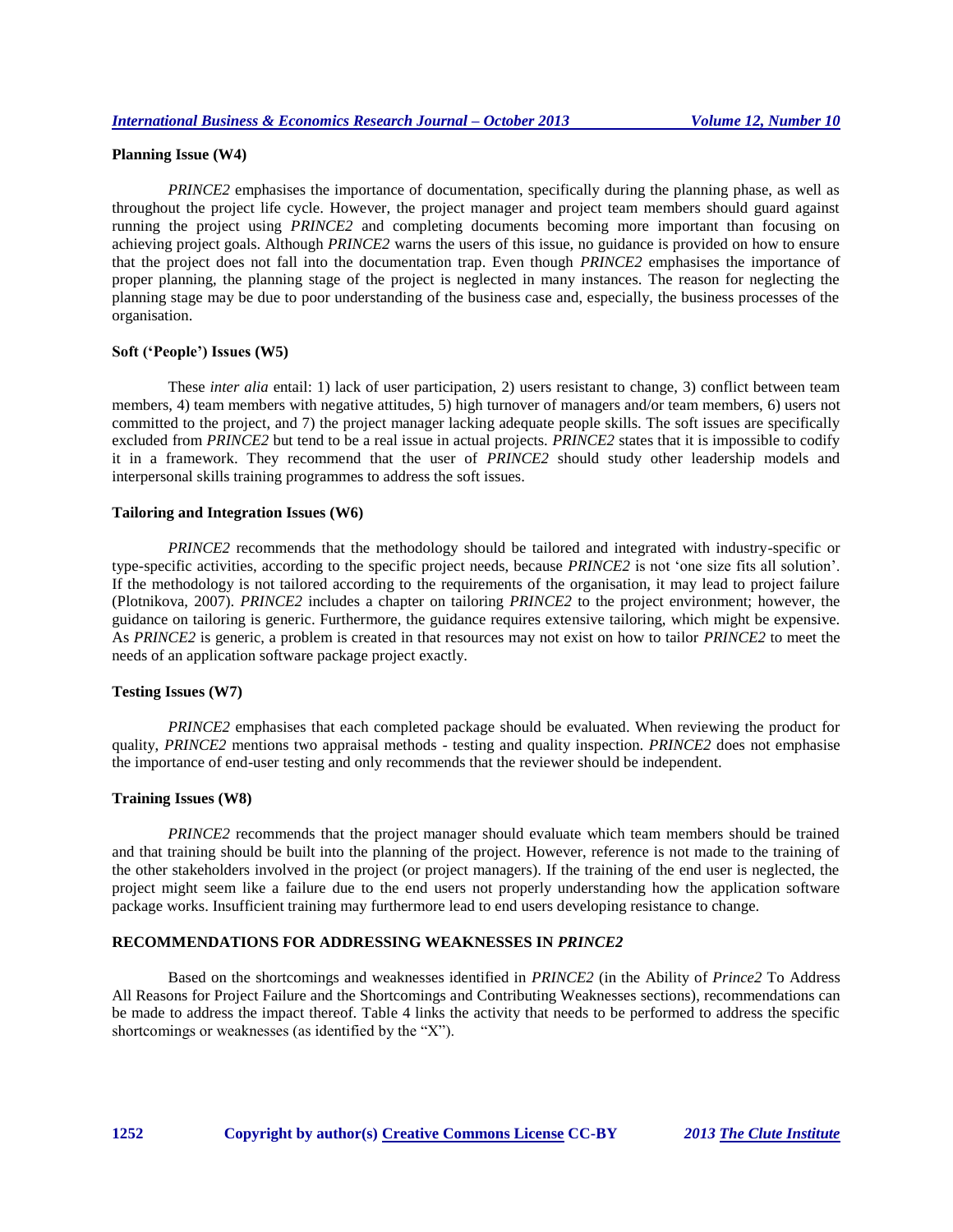|                                    | Accommendations to Audi ess the Shortcomings and Weaknesses |                                   |                                         |                             |                   |                     |                       |                                            |                    |                                        |
|------------------------------------|-------------------------------------------------------------|-----------------------------------|-----------------------------------------|-----------------------------|-------------------|---------------------|-----------------------|--------------------------------------------|--------------------|----------------------------------------|
|                                    | <b>Activity</b>                                             | Strategic Alignment<br>Issue (S1) | Competence Issue<br>(W1)<br>Capability/ | Communication<br>Issue (W2) | How To' Isse (W3) | Planning Issue (W4) | Soft Skill Issue (W5) | Integration Issue<br>Tailoring And<br>(W6) | Testing Issue (W7) | Training Issue (W8)                    |
|                                    | Competencies not mentioned in<br>PRINCE <sub>2</sub>        |                                   | X                                       |                             |                   |                     |                       |                                            |                    |                                        |
| <b>Adaptable</b><br><b>Process</b> | Management should be tolerant in certain<br>circumstances   |                                   |                                         | X                           |                   |                     |                       |                                            |                    |                                        |
|                                    | Tailor the methodology to business<br>environment           |                                   |                                         |                             | X                 |                     |                       | X                                          |                    |                                        |
|                                    | Create a 'bridging' language                                | X                                 |                                         | X                           |                   |                     |                       |                                            |                    |                                        |
| Communication                      | Adopt less rigid communication<br>structures                |                                   |                                         | X                           |                   |                     |                       |                                            |                    |                                        |
|                                    | Involve key people                                          |                                   |                                         |                             |                   |                     |                       |                                            |                    |                                        |
|                                    | Appoint staff with IT and business                          | X                                 |                                         |                             |                   |                     |                       |                                            |                    |                                        |
|                                    | knowledge                                                   |                                   |                                         | X                           |                   |                     |                       |                                            |                    |                                        |
| <b>Resource</b>                    | Employ staff with the necessary past                        |                                   |                                         |                             | X                 |                     |                       | X                                          |                    |                                        |
| <b>Planning</b>                    | experience                                                  |                                   |                                         |                             |                   |                     |                       |                                            |                    |                                        |
|                                    | Focus on project goals instead of                           |                                   |                                         |                             |                   | X                   |                       |                                            |                    |                                        |
|                                    | documentation only                                          |                                   |                                         |                             |                   |                     |                       |                                            |                    |                                        |
|                                    | Introduce application software package                      |                                   |                                         |                             |                   |                     | X                     |                                            |                    |                                        |
|                                    | early to address certain soft skills issues                 |                                   |                                         |                             |                   |                     |                       |                                            |                    |                                        |
|                                    | Testing of functionality at end of each                     | X                                 |                                         |                             |                   |                     |                       |                                            |                    |                                        |
| <b>Testing</b>                     | stage                                                       |                                   |                                         |                             |                   |                     |                       |                                            |                    |                                        |
|                                    | Testing by the end user                                     |                                   |                                         |                             |                   |                     |                       |                                            | X                  |                                        |
|                                    | Train first time project managers                           |                                   | X                                       |                             |                   |                     |                       |                                            |                    |                                        |
|                                    | Educate staff members on soft skills                        |                                   |                                         |                             |                   |                     | X                     |                                            |                    |                                        |
| <b>Training</b>                    | Train project managers                                      |                                   |                                         |                             |                   |                     |                       |                                            |                    | $\mathbf X$<br>$\overline{\textbf{X}}$ |
|                                    | Train project team members<br>Train the end user            |                                   |                                         |                             |                   |                     |                       |                                            |                    | $\overline{X}$                         |
|                                    | Mentor first time team members                              | X                                 |                                         |                             |                   |                     |                       |                                            |                    |                                        |
| Mentoring &                        | Mentor first time project managers                          |                                   | $\overline{X}$                          |                             |                   |                     |                       |                                            |                    |                                        |
| Coaching                           | Implement on the job coaching                               |                                   |                                         |                             |                   |                     |                       |                                            |                    | X                                      |
|                                    | Enhance team building exercises or                          |                                   |                                         |                             |                   |                     |                       |                                            |                    |                                        |
| <b>Motivation</b>                  | social activities                                           |                                   |                                         |                             |                   |                     | X                     |                                            |                    |                                        |
|                                    | Extra incentives for hard work                              |                                   |                                         |                             |                   |                     | X                     |                                            |                    |                                        |
|                                    | Measure technical capabilities                              |                                   | $\mathbf X$                             |                             |                   |                     |                       |                                            |                    |                                        |
|                                    | Measure project management capabilities                     |                                   | $\overline{X}$                          |                             |                   |                     |                       |                                            |                    |                                        |
|                                    | Measure soft ('people') skill capabilities                  |                                   | $\overline{X}$                          |                             |                   |                     |                       |                                            |                    |                                        |
| Measuring,                         | Continually asses team members'                             |                                   |                                         |                             |                   |                     |                       |                                            |                    |                                        |
| Monitoring &                       | performance                                                 |                                   | X                                       |                             |                   |                     |                       |                                            |                    |                                        |
| <b>Reporting</b>                   | Evaluate project manager's soft skills                      |                                   |                                         |                             |                   |                     | X                     |                                            |                    |                                        |
|                                    | Encourage timely reporting of issues                        |                                   |                                         | X                           |                   |                     |                       |                                            |                    |                                        |
|                                    | Measuring project success                                   |                                   |                                         |                             |                   | X                   |                       |                                            |                    |                                        |

**Table 4: Recommendations to Address the Shortcomings and Weaknesses**

Recommendations on how to address the shortcomings and weaknesses (in *PRINCE2*) that contribute to the improper alignment of business processes with the functionality of the application software package are discussed below.

# **Strategic Aligning Issues (S1)**

- 1. *Create A 'Bridging' Language:* A 'bridging' language should be created by appointing a person with both IT and business background to facilitate communication between suppliers and management.
-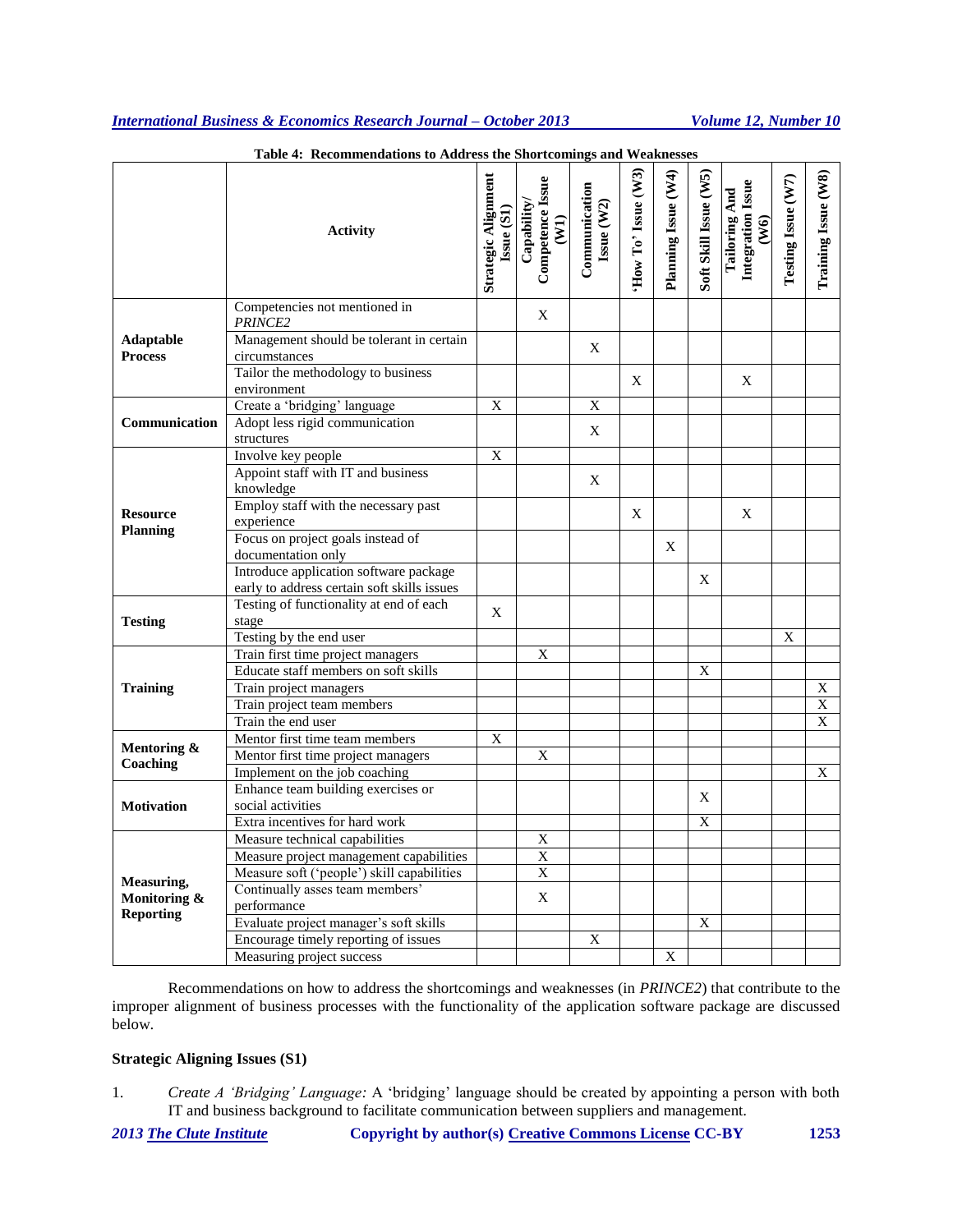- 2. *Involve Key People:* Key people who have an understanding of the specific information requirements and business processes (and reasons therefore) should be involved in the evaluation of business processes.
- 3. *Testing Of Functionality At End Of Each Stage:* After the completion of each stage, the end users of the application software package should perform tests before proceeding to the next stage. This will facilitate identifying any misunderstandings encountered at the beginning of the project when the business case is analised.
- 4. *Mentor First-Time Team Members:* If it is the first time a specific team member of the supplier of the application software package is responsible for building the requirements of the application software package, it is the responsibility of the supplier to ensure that the team member is assisted or mentored by another team member who has the necessary experience and skills in implementing the specific application software package.

## **Capability/Competence Issues (W1)**

- 1. *Measure Technical Capabilities:* Capability may be defined as the measure of the ability of a person to achieve the set objectives. Technical capabilities may be measured by the number of years of practical experience that the project manager and team member have of successful implementation of the specific application software package.
- 2. *Measure Project Management Capabilities:* Project management capabilities may be measured by the number of years of experience in successful project management appointments.
- 3. *Measure Soft ('People') Skill Capabilities:* Soft skill capabilities may be measured by conducting a personality assessment of the person to be appointed as project manager.
- 4. *Train First-Time Project Managers:* First-time project managers should receive training in project management and soft skills.
- 5. *Mentor First-Time Project Managers:* First-time project managers should be mentored by experienced project managers who have the necessary capabilities.
- 6. *Continually Assess Team Members' Performance:* It is the responsibility of the project manager to continually assess team members' performance (capabilities and competence) and to be willing to re-assign people with poor performance.
- 7. *Competencies Not Mentioned In PRINCE2:* In addition to the competencies listed in *PRINCE2*, other competencies, such as good team player quality, confidence, enthusiasm, energy and initiative, should receive consideration.

# **Communication Issues (W2)**

- 1. *Adopt Less Rigid Communication Structures:* The project manager should not depend on reporting structures set at the start of the project only, but should consult whenever it seems necessary.
- 2. *Create A 'Bridging' Language:* To create a 'bridging' language, opportunities should be created for the supplier of the application software package to work with or shadow business staff and *vice versa*. Creating a 'bridging' language would give the supplier and the staff of the organisation that is implementing the application software package an opportunity to become comfortable with each other's terminology, methodology, frustrations and needs, as well as create an understanding of each other's environments. Furthermore, creating a 'bridging' language will assist both the management of the organisation implementing the application software package and the supplier to prepare an adequate business case.
- 3. *Appoint Staff With IT And Business Knowledge:* Depending on the size of the business, appoint a person with an IT and business background to facilitate communication between the supplier of the application software package and the organisation implementing the application software package.
- 4. *Encourage Timely Reporting Of Issues:* To address the issue of team members being hesitant to report issues, the project manager should reassure the project team at the start of the project that a team member would encounter no repercussions if an issue were reported timely; however, repercussions exist if the issue were not reported on time.
- 5. *Management Should Be Tolerant In Certain Circumstances:* Senior management and the project manager should be tolerant when there is a good reason for poor performance.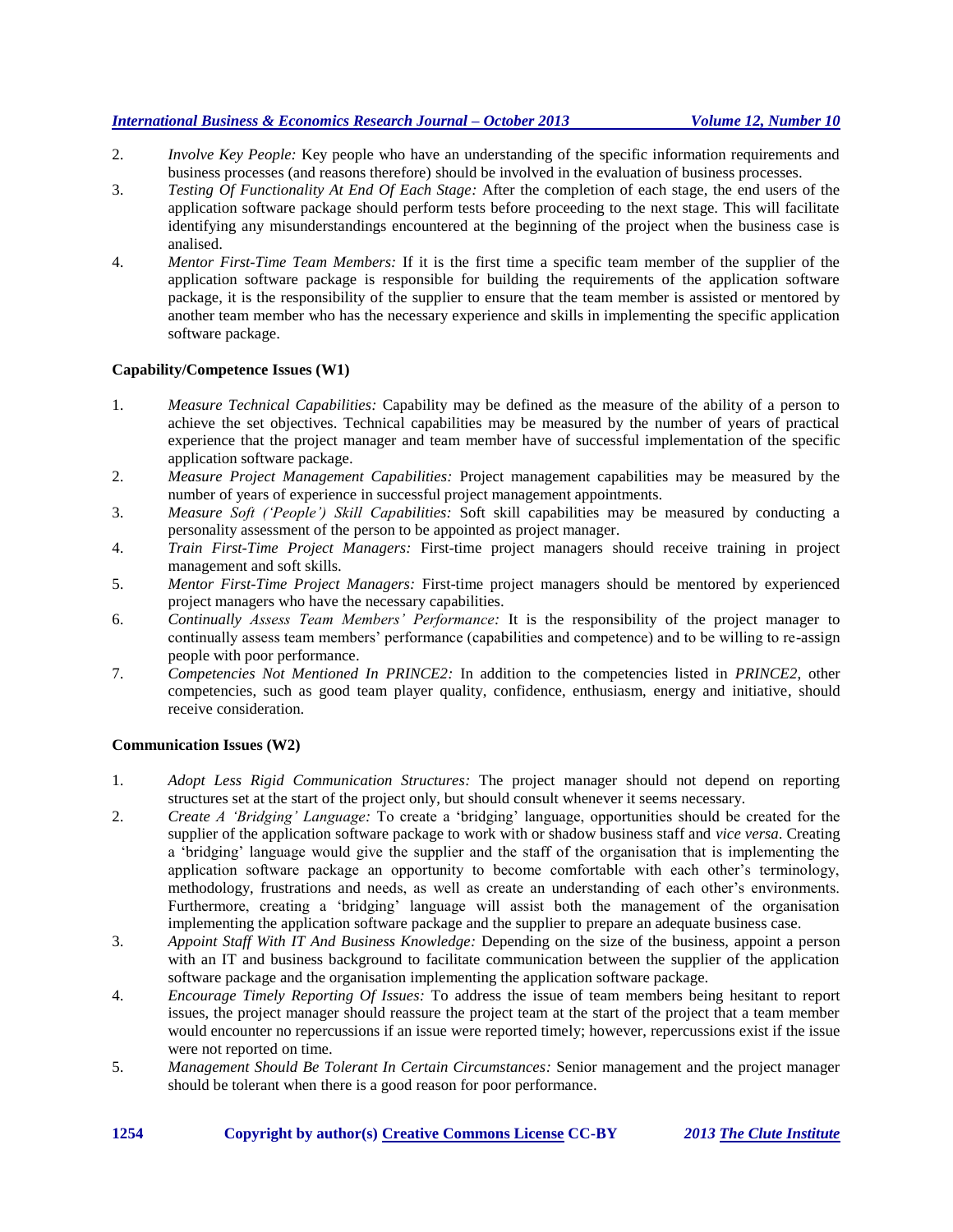# **'How To' Issues (W3) And Tailoring And Integration Issues (W6)**

- 1. *Tailor The Methodology To The Business Environment:* The 'how to' and tailoring of the methodology issue go hand-in-hand. The selection of a supporting framework to implement an application software package would not address the strategic alignment of business processes and end functionality of the application software package. How the methodology is made applicable when implementing the application software, taking into consideration the information needs (and business processes) of the company, will address the strategic alignment. The 'how to' issue should be addressed during the planning stage of the project. When the supplier of the application software package decides that a specific course of action should be taken, the detailed techniques for executing the action should be documented at the start of the project by a person who has the necessary experience for this.
- 2. *Employ Staff With The Necessary Past Experience:* Project managers (and team members) who have managed past successful implementations of the specific application software package should be included in the team, as they can be seen as the best 'how to' guides. They may only need to fulfill a mentoring role.

# **Planning Issues (W4)**

- 1. *Measuring Project Success:* Senior management should ensure that the measures for successful implementation of the application software project are not limited to meeting time and budget only. If the whole project is driven by time and cost only, it will fail to meet the business requirements (information needs and functionality).
- 2. *Focus On Project Goals Instead Of Documentation Only:* The supplier (project manager and project team) should be careful that the completion of documents does not become more important than focusing on and achieving project goals. The project manager, as well as the team members, should rather apply their minds and consider any other activities that may be relevant to contribute to the success of the project, rather than follow the methodology blindly.

# **Soft ('People') Issues (W5)**

- 1. *Evaluate Project Manager's Soft Skills:* An important issue for the supplier of the application software package to address is to ensure that the project manager has sufficient people skills. The supplier may, for example, have discussions with team members about previous projects for which the proposed project manager had to act as project manager. If the project manager does not have sufficient soft skills, he or she should attend courses.
- 2. *Educate Staff Members On Soft Skills:* It is also advisable for all team members to attend a course in soft skills, specifically conflict resolution, before to the start of the project.
- 3. *Introduce Application Software Package Early To Address Certain Soft Skills Issues:* To address the issue of users' resistant to change and lack of user participation, senior management should introduce the new application software package from the initiation of the project. Senior management should emphasise to all users that everyone must and can make a worthy contribution to the successful implementation of the application software package. To address the soft issue of team members not committing to the project, the project manager should ensure that each team member understands what his job entails. Furthermore, the project manager should document what repercussions would entail should responsibilities not be carried out adequately.
- 4. *Enhance Team Building Exercises Or Social Activities:* Opportunities should be provided for socialising and interaction between the supplier (project team members) and management implementing the application software package.
- 5. *Extra Incentives For Hard Work:* To address the issue of negative attitudes, the project team may receive additional incentives in the form of leave or payment for overtime, for the extra effort put into the project.

# **Testing Issues (W7)**

1. *Testing By The End User:* Detailed and thorough testing should be conducted at the end of each process, as well as at the end of designing the system and user requirements of the application software package.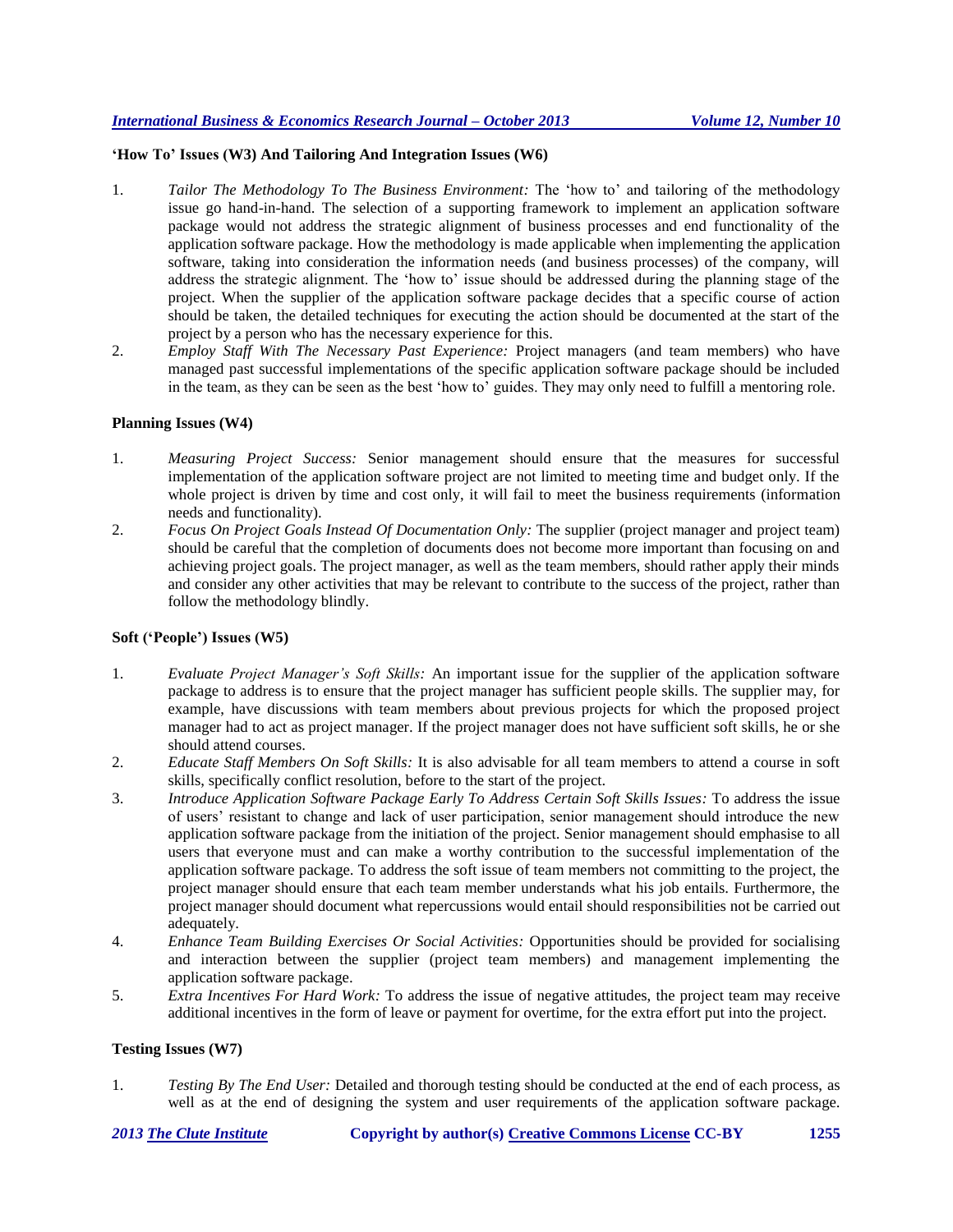Thorough end-user testing should be performed before implementation. Testing by the end user will ensure adequate functionality of the application software package and user acceptance. Testing by the end user will further ensure that the performance of the application software package is technically correct and the business process configurations are practical.

# **Training Issues (W8)**

- 1. *Train Project Managers:* First-time project managers should be trained before they are appointed.
- 2. *Train Project Team Members:* The project manager should evaluate whether any team members require training. Evaluation may be based on past practical experience or whether the team member attended courses in the past.
- 3. *Train The End User:* If the end user does not know how to use the new application software package, training should start early, preferably well before the start of the implementation. If training starts early, it will assist employees in testing the system at the end of each process and make them ready for the change (address the issue of resistance to change) to the new application software package. Training given to the end user (and project team) should be continuous.
- 4. *Implement On-The-Job Coaching:* On-the-job coaching, whereby team members coach one another, is a good way to give the necessary (or additional) training, especially when one team member takes over tasks from another.

# **CONCLUSION**

Several factors exist that may contribute to the unsuccessful completion of application software package implementation projects. Various reasons have been given for this; many of them can be attributed to the unstructured implementation process followed or to over-reliance on IT control frameworks. This results in the misalignment of the organisation's business processes with the functionality of the application software package. Some organisations mitigate this misalignment by using internal control frameworks, such as *PRINCE2*. This study proposed to examine the extent to which *PRINCE2* assists in the strategic alignment of business processes with the functionality of the application software package. Where the framework does not address alignment properly, this study has identified the shortcomings and weaknesses in the framework and recommendations as how these can be addressed are made. In order to achieve this objective, a detailed investigation of available literature and text related to *PRINCE2* had been conducted.

The findings suggest that in order to have a successful application software implementation project in which strategic alignment of business processes with the functionality of the application software package is possible, consideration should not be given to an IT control framework – such as *PRINCE2 –* only, but also to whether the following areas (discussed in detail in the Recommendations For Addressing Weaknesses In *PRINCE2* section) are adequately addressed:

- 1. Creating an adaptable process that can react to environment
- 2. Developing flexible, easy-to-understand communication structures
- 3. Developing a system for effective resource planning
- 4. Testing
- 5. Providing continuous training
- 6. Providing mentoring and coaching
- 7. Motivating staff and maintaining a balanced working environment
- 8. Implementing processes to measure, monitor and report on the project and, in doing, so mitigating the weaknesses in *PRINCE2* and the risk of project failure. Although many weaknesses exist in *PRINCE2* and the alignment of business processes with package functionality is not addressed, the framework may still be used to assist with the implementation of application software packages. When *PRINCE2* is used in conjunction with the recommendations made in this study, proper alignment between the business processes and the functionality of the end product can be achieved.

**1256 Copyright by author(s) [Creative Commons License](http://creativecommons.org/licenses/by/3.0/) CC-BY** *2013 [The Clute Institute](http://www.cluteinstitute.com/)*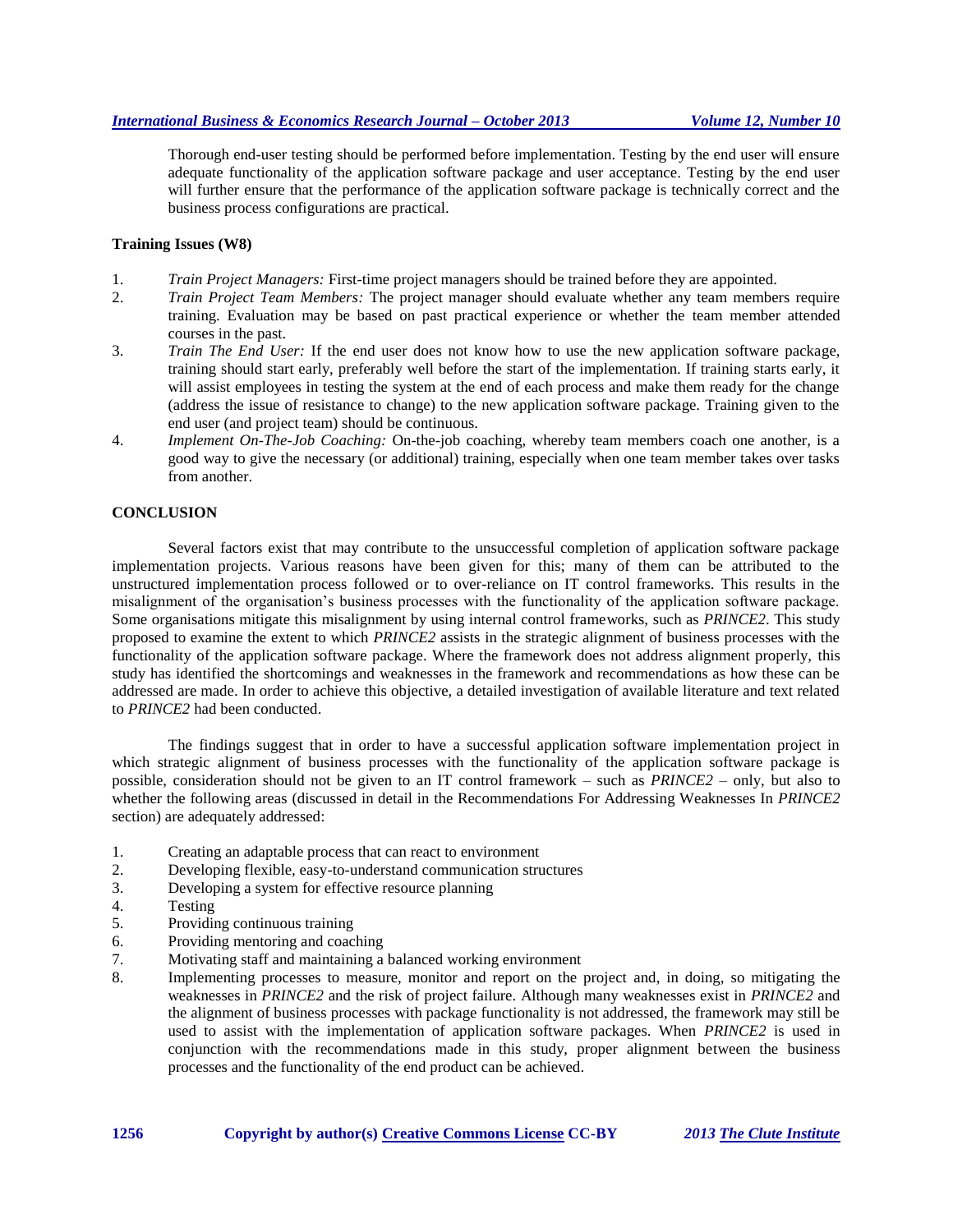# **AUTHOR INFORMATION**

**Mrs. Wandi Kruger**, Lecturer in financial accounting & information systems BComm(Acountancy) (*cum laude*), BCompt (Hons), MComm, CA(SA). Mrs Kruger is currently a lecturer in financial accounting, with previous experience lecturing information system at the Stellenbsoch University, South Africa. She qualified as a chartered accountant, after graduating with BCompt Accounting Honours from the University of South Africa. After spending a few years working as an external auditor, she pursued a career as a lecturer at the Stellenbosch University where she obtained her Masters in computer auditing. Her interests lie in accounting education and teacher's education. E-mail: [wandivanRenen@sun.ac.za](mailto:wandivanRenen@sun.ac.za) (Corresponding author)

**Mr. Riaan J Rudman**, Senior lecturer in auditing and information systems & Thuthuka Senior Project manager BBusSc(Hons), PGDA, MBusSc, MAcc (*cum laude*), CA(SA). Riaan Rudman is a Senior Lecturer in Auditing at Stellenbosch University, South Africa. He obtained his Bachelors of Business Science (Finance Honours) degree as well as a Post-graduate Diploma in Accounting from the University of Cape Town. He also holds two masters' degrees: a Masters of Business Science, in the field of finance and a Masters of Accountancy, awarded *cum laude*, in the specialist field of computer auditing. He is a qualified chartered accountant specialising in Financial Institutions. His areas of interest lie in business management and acceptable corporate behaviour in an electronic environment. E-mail: RJRudman@sun.ac.za

# **REFERENCES**

- 1. Al Neimat, T. (2005). The Project Perfect White Paper Collection. Why IT Projects Fail Retrieved from: http://149.144.20.200/subjects/ISD/isds111web/WhyDoITProjectsFail.pdf
- 2. Aloini, D., Dulmin, R. & Mininno, V. (2007). Risk management in ERP project introduction: Review of the literature. *Information and Management*, *44*(2007): 547-567.
- 3. Bakari, J.K., Tarimo, C.N., Yngström, l., Magnusson, C. & Kowalski, S. (2007). Bridging the gap between general management and technicians – A case study on ICT security in a developing country. *Computers & Security*, *26*: 44-55.
- 4. Bennatan, E.M. (2009). Advanced Project Solutions Inc. Project Failures: Ignoring the Warning Signs Retrieved from: http://www.compaid.com/caiinternet/ezine/ProjFailures\_EMB.pdf
- 5. Bleinstein, S.J., Cox, K., Verner, J. & Phalp, K.T. (2005). B-SCP: A requirements analysis framework for validating strategic alignment of organizational IT based on strategy, context, and process. *Information and software technology*, *48*: 846-868.
- 6. Cerpa, N. & Verner, J.M. (2009). Why Did Your Project Fail? *Communications of the ACM*, December: *52*(12): 130-134.
- 7. Chen, C.C., Law, C.C.H. & Yang, S.C. (2009). Managing ERP Implementation Failure: A Project Management Prospective. *IEEE Transactions on Engineering Management*, *56*(1): 157-170.
- 8. Chen, H., Kazman, R. & Garg, A. (2004). BITAM: An engineering-principled method for managing misalignments between business and IT architectures. *Science of Computer Programming*, *57*: 5-26.
- 9. Chin, P. (2003). Why IT projects Fail Retrieved from: http://itmanagement.earthweb.com/print.php/2201981
- 10. Coley Consulting. (2005). Why IT projects fail Retrieved from: http://www.coleyconsulting.co.uk/failure.htm
- 11. Creating Value in Project Management Using *PRINCE2*. (2010). Retrieved from: http://www.*PRINCE2*.com/downloads/CreatingValueInProjectManagementUsing*PRINCE2*.pdf
- 12. Demir, K.A. (2009). A Survey on Challenges of Software Project Management, in 2009 International Conference on Software. USA: Naval Postgraduate School, Monterey, CA.
- 13. Deng, J. & Bian, Y. (2008). Constructing a Risk Management Mechanism Model for ERP Project Implementation, in 2008 International Conference on Information Management, Innovation Management and Industrial Engineering. China: Business School, Hohai University: 72-77.
- 14. Duhan, S. (2007). A capabilities-based toolkit for strategic information systems planning in SMEs. *International Journal of Information Management*, *27*: 352-367.
- 15. Ehie, I.C. & Madsen, M. (2005). Identifying critical issues in enterprise resource planning (ERP) implementation. *Computers in Industry*, *56*(2005): 545-557.

|  | <b>2013 The Clute Institute</b> |  |
|--|---------------------------------|--|
|  |                                 |  |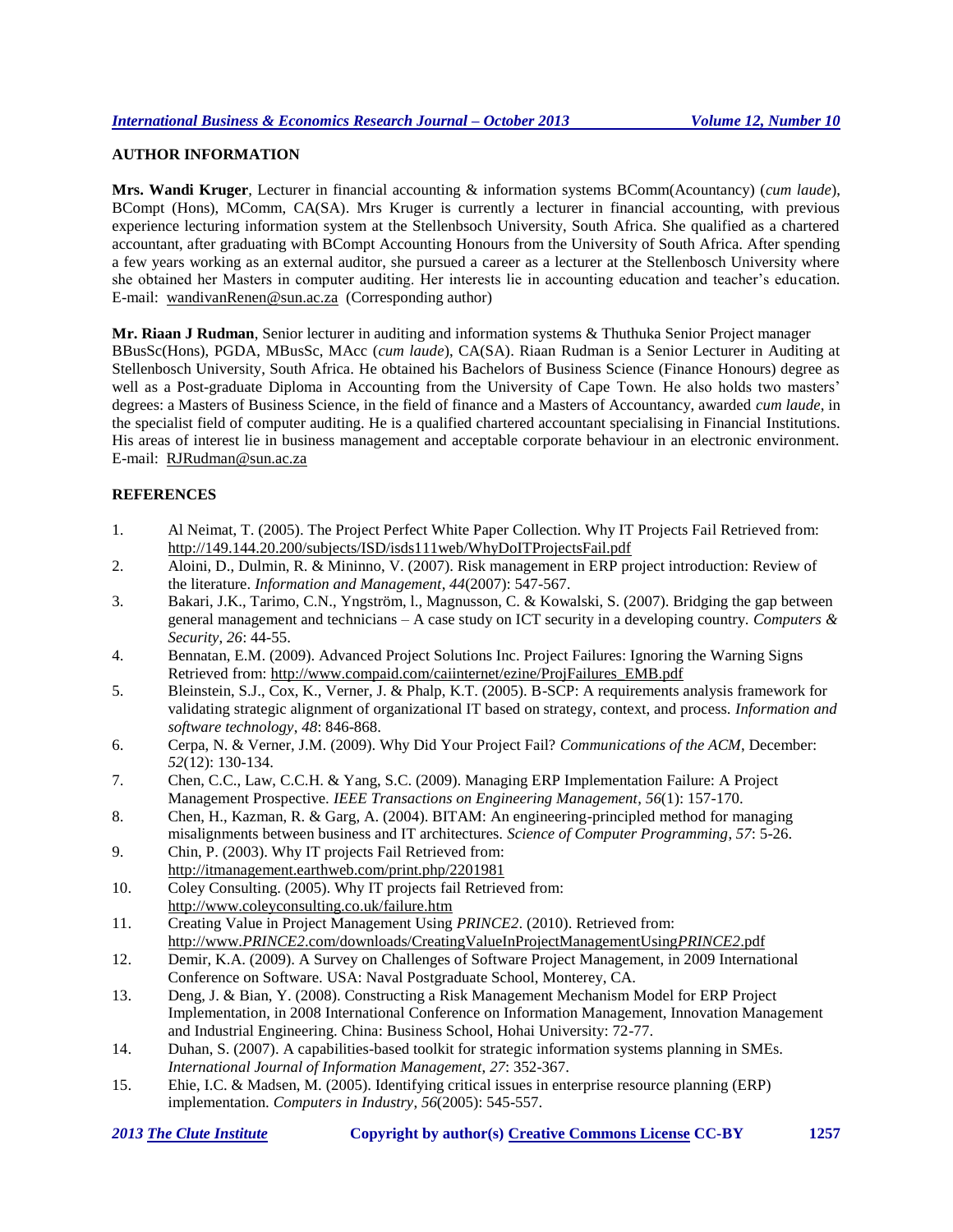- 16. Gargeya, V.B. & Brady, C. (2005). Success and failure factors of adopting SAP in ERP system implementation. *Business Process Management Journal*, *11*(5): 501-516.
- 17. Henderson, J. & Venkatraman, N. (1993). Strategic alignment: leveraging information technology for transforming organisations. *IBM Systems Journal*, *32*(1): 4-16.
- 18. Hirschheim, R. & Sabherwal, R. (2001). Detours in the path toward strategic information systems alignment. *California Management Review*, *44*(1): 87-108.
- 19. Holt, M. (2003). Why do so many IT projects fail? Butler Group Review Journal Article. Retrieved from: http://www.brett-tech.com/Downloads/itprojectfailures.pdf
- 20. IBM. (2006). Igniting innovation through business and IT fusion. Retrieved from: [http://www-](http://www-935.ibm.com/services/fr/cio/flexible/flex_wp_gts_fusion_business_it.pdf)[935.ibm.com/services/fr/cio/flexible/flex\\_wp\\_gts\\_fusion\\_business\\_it.pdf](http://www-935.ibm.com/services/fr/cio/flexible/flex_wp_gts_fusion_business_it.pdf)
- 21. Innotas. (2010). The CXO's guide to IT governance. A roadmap to driving top-down alignment between business & IT strategy. Retrieved from:
- [http://solutioncenters.cio.com/innotas\\_governance/registration/5962.html?source=ciozne](http://solutioncenters.cio.com/innotas_governance/registration/5962.html?source=ciozne) 22. INTOSAI EDP Audit Committee. s.a. Best Practice, Why IT Projects Fail Retrieved from:
- http://www.intosaiitaudit.org/whyitprojectsfail.pdf 23. Jurison, J. (1999). Software Project Management: The Manager's view. *Communications of the Association*
- *for Information Systems*, *2*(17): 1-56.
- 24. Kappelman, L.A., McKeeman, R. & Zhang, L. (2006). Early warning signs of IT project failure: The dominant dozen. *Information systems management*, Fall 2006: 31-36.
- 25. Keil, M. & Robey, D. (2001). Blowing the whistle on troubled software projects. *Communications of the ACM*, *44*(4): 87-93.
- 26. Kim, Y., Lee, Z. & Gosain, S. (2005). Impediments to successful ERP implementation process. *Business Process Management Journal*, *11*(2): 158-170.
- 27. Luftman, J. (2000). Assessing business-IT alignment maturity. *Communications of the Association for Information Systems*, *4*(14): 1-50.
- 28. May, L.J. (1998). Major Causes of Software Project Failures Retrieved from: http://paulhadrien.info/backup/LSE/IS%20470/litterature%20review/MajorCausesof SoftwareProjectFailures.pdf
- 29. McManus, J. & Wood-Harper, T. (2007). Understanding the Sources of Information System Project Failure. *Management Services*, Autumn 2007: 38-43.
- 30. Office of Government Commerce. (2009). Managing Successful Projects with *PRINCE2*. UK: The Stationary Office. Retrieved from: http://www.tsoshop.co.uk
- 31. Office of Government Commerce. s.a. Common Causes of Project Failure (OGC Best Practice) Retrieved from: http://www.*PRINCE2*.com/downloads/why-projects-fail.pdf
- 32. Okoli, C. & Schabram, K. (2010). A Guide to Conducting a Systematic Literature Review of Information Systems *Research. Sprouts: Working Papers on Information Systems*, *10*(26): 1-49.
- 33. Park, C. W. & Keil, M. (2009). The Effect of IT Failure Impact and Personal Morality on IT Project Reporting Behaviour. *IEEE Transactions on Engineering Management*, *56*(1): 45 -60.
- 34. Peppard, J., Lambert, R. & Edwards, C. (2000). Whose job is it anyway?: organizational information competencies for value creation. *Information Systems Journal*, *10*: 291-322.
- 35. Plotnikova, S. (2007). Applying *PRINCE2* Project Management Disciplines to Address Key Risks in ERP System Implementation Projects. Unpublished master's thesis. Stellenbosch: Stellenbosch University.
- 36. Project Management Institute. (2008). A guide to the Project Management Body of Knowlegde 4<sup>th</sup> ed.
- 37. Ross, J. & Weill, P. (2004a). IT *Governance: How top performers manage IT decision rights for superior results*. Harvard Business School Press, Boston.
- 38. Ross, J. & Weill, P. (2004b). Recipe for good governance. *CIO*. 15 June 2004 Retrieved from: [www.cio.com/article/print/29162](http://www.cio.com/article/print/29162)
- 39. Rudman, R.J. (2008). IT governance: a new era. *Accountancy SA*, March 2008: 12 14.
- 40. Sauer, C. & Cuthbertson, C. (2003). The State of IT Project Management in the UK 2002-2003 Retrieved from:

http://www.bestpracticehelp.com/The State of IT Project Management in the UK 2003 2004.pdf 41. Simkova, E. & Basl, J. (2006). Business value of IT. Retrieved from:

- <http://si.vse.cz/archive/proceedings/2006/business-value-of-it.pdf>
- 42. Smit, S. (2009). Defining and reducing the IT gap by means of comprehensive alignment. Unpublished master's thesis. Stellenbosch: Stellenbosch University.
- **1258 Copyright by author(s) [Creative Commons License](http://creativecommons.org/licenses/by/3.0/) CC-BY** *2013 [The Clute Institute](http://www.cluteinstitute.com/)*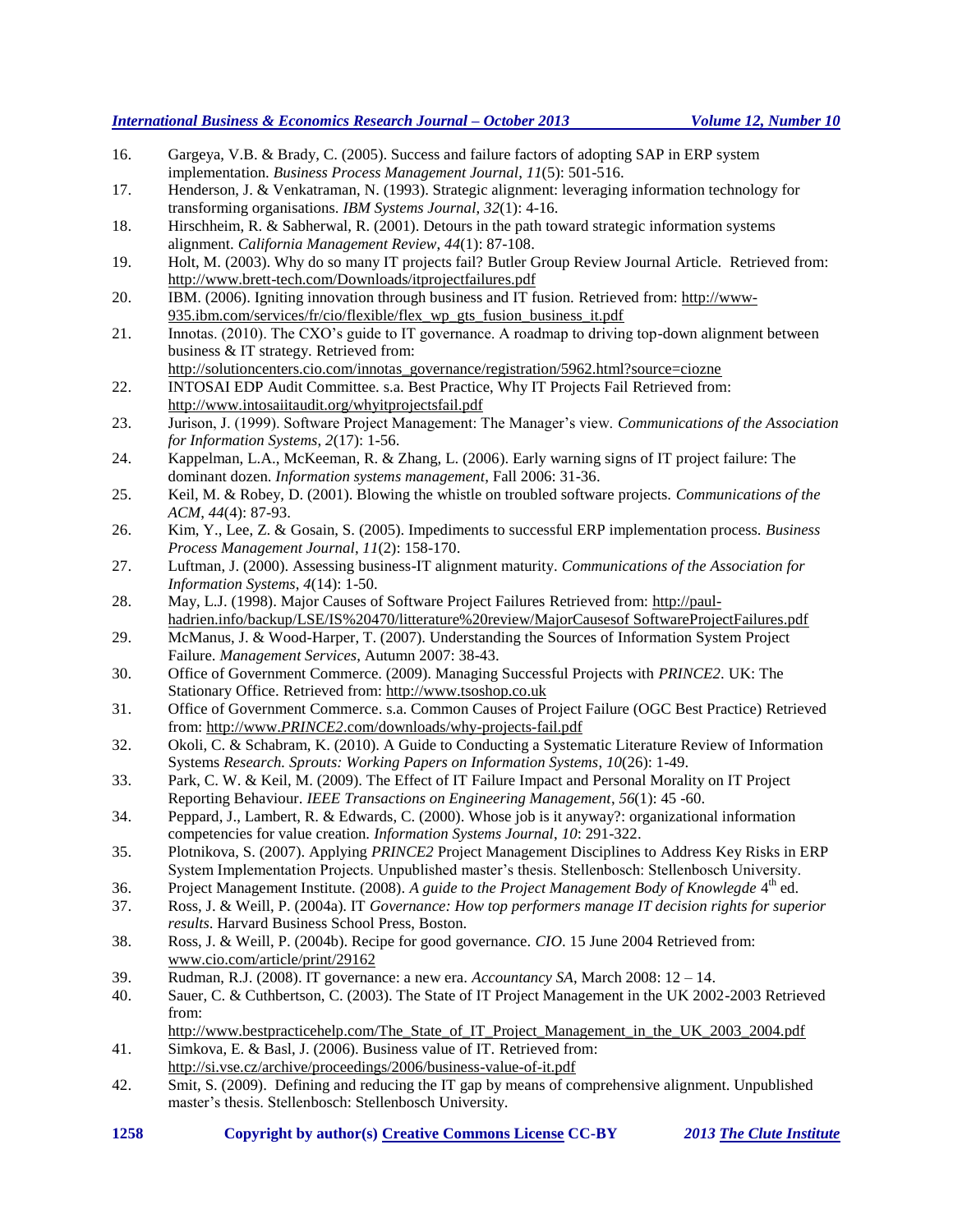- 43. Smith, J. (2002). Why Information Technology Software Projects Fail in South Africa. Unpublished mini study project. Johannesburg: Technikon Witwatersrand.
- 44. Soh, C. & Sia, S.K. (2004). An institutional perspective on sources of ERP package-organisation misalignments. *Strategic Information Systems*, *13*: 375-397.
- 45. Sylvester, A., Tate, M. & Johnstone, D. (2011). Beyond synthesis: re-presenting heterogeneous research literature. *Behaviour & Information Technology*, DOI:10.1080/0144929X.2011.624633.
- 46. Taylor, A. (2000). IT projects: sink or swim. *The Computer Bulletin*, January 2000 Retrieved from: http://itnow.oxfordjournals.org/content/42/1/24.full.pdf+html
- 47. Thomas, G. & Fernandez, W. (2008). Success in IT projects: A matter of definition? *International Journal of Project Management*, *26*(2008): 733-742.
- 48. Tillmann, G. & Weinberger, J. (2004). Baseline. Technology never fails, but projects can. Retrieved from: http://www.baselinemag.com/index2.php?option=content&task=view&id=488&pop=1&hide\_ads=1&page  $=0$ &hide js=1
- 49. Turbit, N. (2005). ERP Implementation The Traps. The Project Perfect White Paper Collection. Retrieved from: http://www.projectperfect.com.au/downloads/Info/info\_erp\_imp.pdf
- 50. Umble, E.J., Haft, R.R. & Umble, M.M. (2003). Enterprise resource planning: Implementation procedures and critical success factors. *European Journal of Operational Research*, *146*(2003): 241-257.
- 51. Velcu, O. (2010). Strategic alignment of ERP implementation stages: An empirical investigation. *Information & Management*, *47*: 158-166.
- 52. Webster, J. & Watson, R.T. (2002). Analysing the past to prepare for the future: writing a literature review. *MIS Quarterly*, *26*(2): xiii-xxiii.
- 53. Winter, M. (2006). Investigation into project management failure within information technology systems projects. Unpublished mini-dessertation. Stellenbosch: Graduate School of Business of the University of Stellenbosch.
- 54. Zand, D.E. & Sorensen, R.E. (1975). Theory of Change and the Effective Use of Management Science. *Administrative Science Quarterly*, *20*(4): 532-545.